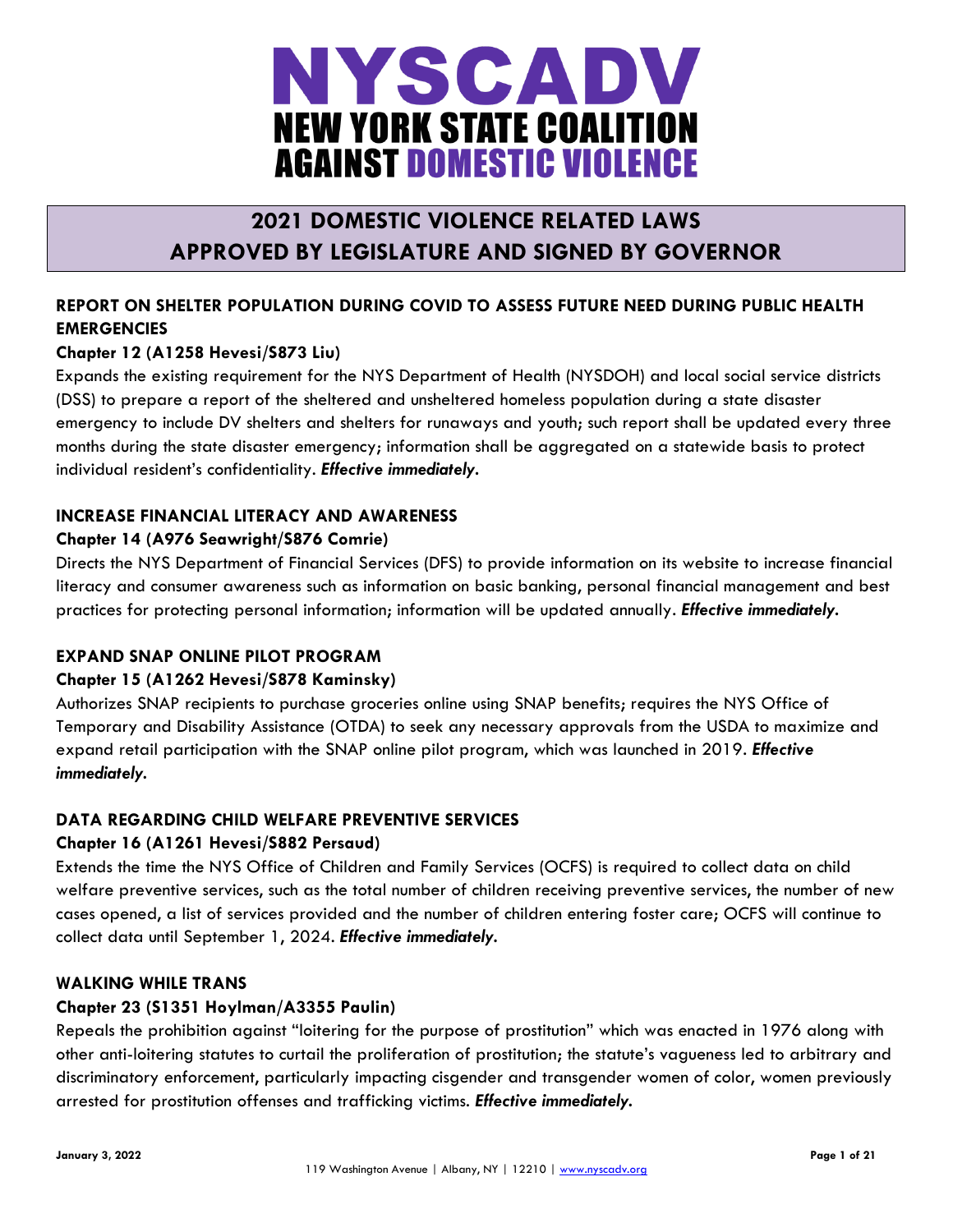# **ESTABLISH VETERAN TREATMENT COURTS**

## **Chapter 91 (A5719A Galef/S1957A Hoylman)**

Directs the Office of Court Administration (OCA) to establish veterans' treatment courts and to transfer criminal cases against a veteran to a veterans' treatment court, except in cases where the accused and victim are family or household members. *Effective immediately.*

# **HUMANE ALTERNATIVES TO LONG-TERM (HALT) SOLITARY CONFINEMENT ACT Chapter 93 (A2277A Aubry/S2836 Salazar)**

Limits the time someone can spend in segregated confinement; defines and reduces the number of disciplinary infractions eligible for segregated confinement, and exempts vulnerable populations, including the young, elderly, pregnant women, people with disabilities, and individuals with serious mental illness, from being placed in solitary confinement. *Effective March 31, 2022.*

## **ELIMINATE THE TERM INCORRIGIBLE**

## **Chapter 97 (A5873 Reyes/S2737 Salazar)**

Amends the Family Court Act to eliminate the use of the label "incorrigible" during Persons in Need of Supervision (PINS) proceedings; the term has been disproportionately applied to girls of color, unfairly labeling them as "uncorrectable" or "unreformable." *Effective immediately.*

# **VOTING RIGHTS NOTIFICATION TO INCARCERATED INDIVIDUALS**

## **Chapter 103 (A4448A O'Donnell/S830B Comrie)**

Directs the courts to notify defendants prior to receiving a guilty plea that such a conviction will result in the loss of the right to vote during incarceration; provides notice to incarcerated individuals being released of the restoration of their right to vote; ensures that informational materials about voting are provided and provides assistance in registering to vote; develops and implements a program to educate court officials, election officials, and corrections officials of this law. *Fully effective November 4, 2021.*

# **EXEMPT COVID-19 STIMULUS RELIEF FROM GARNISHMENT; INCLUDES CRITICAL PROTECTIONS FOR DOMESTIC VIOLENCE SURVIVORS**

#### **Chapter 107 (A6617A Weinstein/S5923A Thomas)**

Clarifies that seizure or garnishment of federal relief payments is not permitted; creates carve out for claims brought by individuals who have an interest in the relief payments based on their status as spouses or dependents, or in situations involving fraud, including actions brought in Family Court for child support, spousal support, or orders of protection, matrimonial actions and civil claims. *Effective immediately.*

# **ALLOW PHONE INTERVIEWS FOR PUBLIC ASSISTANCE APPLICATIONS**

#### **Chapter 133 (A5414 Rosenthal/S3223A Persaud)**

Permits local DSS to interview applicants for public assistance by phone as part of the review and certification process. *Effective immediately.*

# **ALLOW PHONE AND DIGITAL INTERVIEWS FOR PUBLIC ASSISTANCE APPLICATIONS Chapter 144 (A7726 Rosenthal/S7007 Persaud)**

Permits applicants for public assistance to request to be interviewed by phone or digital means as part of the review and certification process. *Effective immediately.*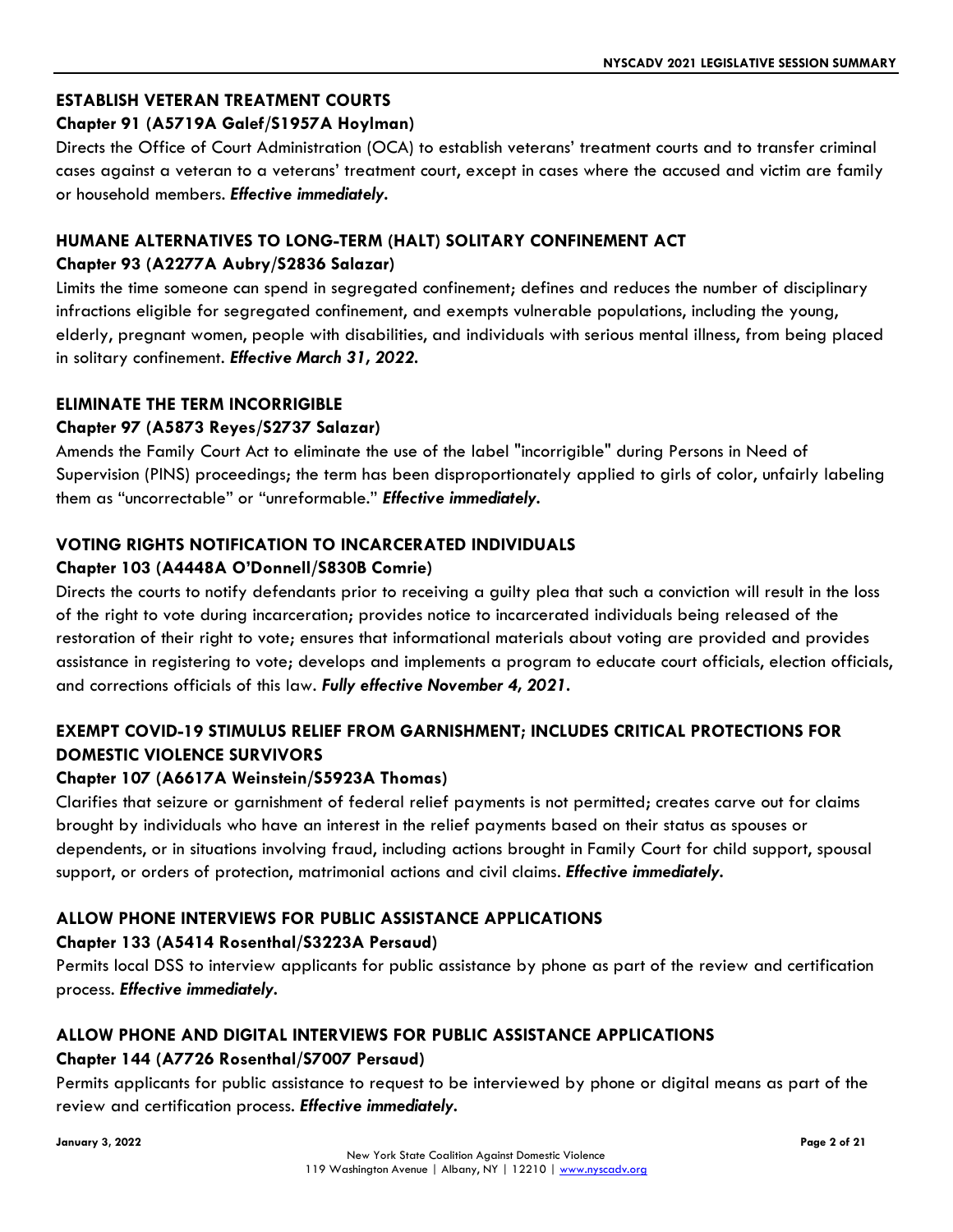## **GENDER RECOGNITION ACT**

#### **Chapter 158 (A5465D O'Donnell/S4402B Hoylman)**

Removes excess, discriminatory burdens placed on those petitioning for a change in sex designation on state documents, as well as expand eligibility to have those records sealed for purposes of protection; removes the requirement that applicants for name changes publish their present name and address, as well as their previous name, place of birth and birth date, in a designated newspaper. *Effective December 24, 2021.*

## **NOTIFY VICTIMS OF CRIME ELECTRONICALLY**

#### **Chapter 210 (A7680 Dinowitz/S7099 Salazar)**

Permits Department of Corrections and Community Supervision (DOCCS) from communicating the release or escape of an individual to a victim of crime via email, if preferred by the victim. *Effective August 1, 2021.*

# **ELDER ABUSE ENHANCED MULTI-DISCIPLINARY TEAM**

## **Chapter 223 (A7634 Cruz/S6528 Persaud)**

Establishes an elder abuse enhanced multi-disciplinary team program under the state Office for the Aging for complex cases of elder abuse, including financial exploitation, physical abuse, psychological abuse, sexual abuse and neglect; team professionals include health/medical, mental health, aging, protective services, human services, social work, banking/financial institutions, legal services, district attorney's offices, law enforcement agencies and forensic accountants. *Effective immediately.*

#### **EXTEND INTERAGENCY TASK FORCE ON HUMAN TRAFFICKING**

#### **Chapter 227 (A7484 Gonzalez-Rojas/S6696 Persaud)**

Extends, for two years, the Interagency Task Force on Human Trafficking, originally established in 2007. *Effective until Sept. 1st, 2023.*

# **HOLD GUN MANUFACTURERS ACCOUNTABLE FOR ILLEGAL FIREARMS**

#### **Chapter 237 (A6762B Fahy/S7196 Myrie)**

Requires gun manufacturers to establish and utilize reasonable controls and procedures to prevent their products from being possessed, used, marketed or sold unlawfully in NYS; declares any violations that result in harm to the public as public nuisances; permits victims to bring an action for recovery or damages against gun manufacturers for violations of this policy. *Effective immediately.*

#### **INFORM TENANTS OF RIGHT TO LAWFUL SOURCE OF INCOME**

#### **Chapter 243 (A3112B Epstein/S427A Hoylman)**

Requires the Division of Human Rights (DHR) to develop regulations requiring housing providers to inform housing assistance recipients of their rights to a lawful source of income. *Effective October 16, 2021.*

#### **PELVIC EXAM INFORMATIONAL PAMPHLET**

#### **Chapter 272 (A5489B Solages/S210B Persaud)**

Directs NYSDOH to develop an informational pamphlet on pelvic exams, including the proper procedure, privacy and sanitary expectations, and contact information to report any instance of misconduct; requires NYSDOH to consult with medical experts on brochure development, and to make the final brochure available on its website and available to medical providers for distribution. *Effective January 16, 2022.*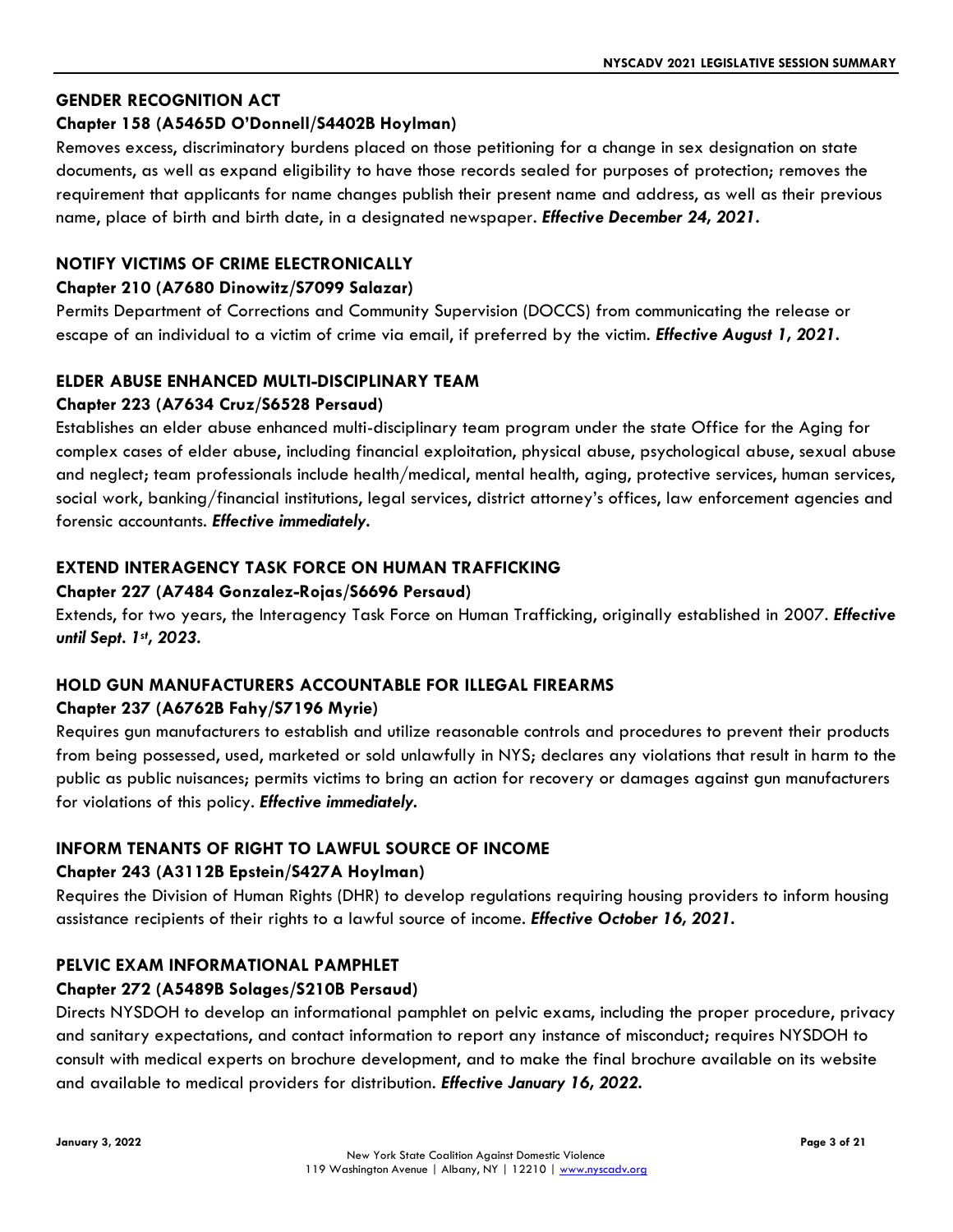# **UNEMPLOYMENT BENEFITS FOR PART-TIME EMPLOYEES**

#### **Chapter 277 (A2355A Stirpe/S1042A Ramos)**

Allows part-time employees and employees experiencing reduced hours to have access to unemployment insurance benefits. *Effective August 16, 2021.*

## **CONTINUE PERMITTING REFEREES TO DETERMINE APPLICATIONS FOR ORDERS OF PROTECTION Chapter 303 (A8019 Wallace/S7103 Ramos)**

Permits referees to continue determining applications for orders of protection while family court is in session until 2023; such authorization was set to expire on Sept. 1, 2021. *Effective immediately.*

## **RAISE THE AGE OF MARRIAGE TO 18**

## **Chapter 306 (A3891 Ramos/S3086 Salazar)**

Increases the age of consent of marriage to 18 and repeals provisions that currently allow 17-year-olds to marry. *Effective August 22, 2021.*

#### **DV ADVOCATE-VICTIM PRIVILEGE**

#### **Chapter 309 (A2520 Weinstein/S1789 Sanders)**

Extends privilege to conversations between DV advocates and survivors; restricts ability of third parties to compel DV advocates to provide client information in court; privilege does not extend to conversations revealing a suspected case of child abuse or maltreatment or conversations that reveal an intent to commit a crime or harmful act. *Effective immediately.*

# **EXTEND STATUTE OF LIMITATIONS FOR HUMAN TRAFFICKING CIVIL ACTIONS**

# **Chapter 311 (A3186 Hevesi/S672 Sanders)**

Lengthens the time for victims of human trafficking to file civil action cases from 10 years to 15 years after victimization to recover actual, compensatory and punitive damages, injunctive relief, and/or reasonable attorney's fees. *Effective immediately.*

# **HOUSING OUR NEIGHBORS WITH DIGNITY ACT**

#### **Chapter 396 (A6593B Reyes/S5257C Gianaris)**

Provides a mechanism for the state to finance the acquisition of distressed hotels and commercial office properties by appropriate nonprofit organizations for conversion to affordable housing for low-income households and those experiencing homelessness; requires occupancy of resulting units to be limited to those earning up to 80% of Area Median Income, with the average AMI of all households in the project being below 60% and at least 50% of all resulting units being set aside for those experiencing homelessness. *Effective immediately.*

#### **LESS IS MORE**

#### **Chapter 427 (A5576A Forrest/S1144A Benjamin)**

Ensures that individuals on parole or probation are not re-incarcerated due to minor technical violations such as violating curfew, alcohol or drug use, failing to notify parole officer of change in employment or failure to pay fines or surcharges; such individuals could be re-incarcerated at a judge's discretion if they commit new misdemeanors or felonies while on parole or probation. *Effective March 1, 2022.*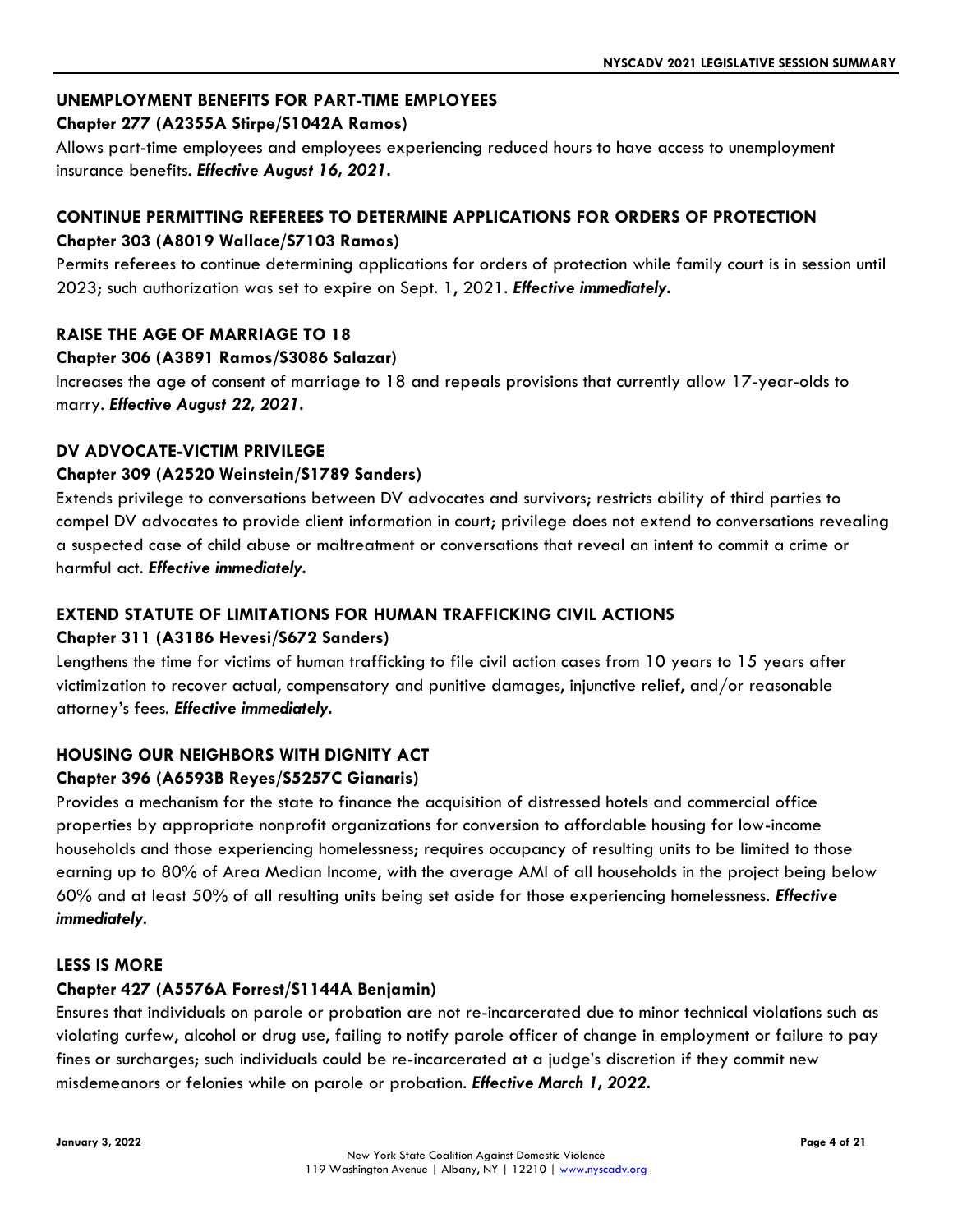# **PREVENT EXTORTION AND COERCION THROUGH IMMIGRATION THREATS**

## **Chapter 447 (A3412A Solages/S343A Kaplan)**

Expands the definition of coercion in the second degree to include compelling a person to engage or abstain in conduct by instilling a fear that if the demand is not complied with, they will cause deportation hearings to be instituted; similarly expands the definition of larceny by extortion to include compelling a person to turn over property by instilling a fear that if the demand is not complied with, deportation proceedings will be instituted. *Effective November 8, 2021.*

#### **CYBER-BULLYING TASK FORCE**

#### **Chapter 483 (A2206 Barrett/S623 Kaminsky)**

Creates a temporary task force to explore the effects of cyber-bullying of young people and potential measures to address the effects; task force members will be experts in the fields of child psychology, technology, law enforcement, mental health or social services. *Effective immediately.*

#### **END CYBER SEXTORTION**

#### **Chapter 484 (A324A Zebrowski/S2986A Brouk)**

Expands the crime of coercion in the third degree to include compelling or inducing a person to produce, disseminate, or otherwise display an image depicting nudity of such person or depicting such person engaged in sexual conduct. *Effective December 20, 2021.* 

#### **EXPAND REPORTING OF SUBSTANCE ABUSE DISORDER IN CORRECTIONAL FACILITIES Chapter 494 (A540 Rosenthal/S2209 Sepulveda)**

Expands the NYS Office of Addiction Services and Supports' annual report on substance abuse disorder treatment programs in correctional facilities to include data on the types of substances abused, available treatments and how many individuals are receiving such treatment. *Effective immediately.*

#### **CONSIDER BEST INTERESTS OF PETS**

#### **Chapter 509 (A5775 Glick/S4248 Skoufis)**

Directs the courts to consider the best interests of a companion animal when awarding the possession of the pet in a divorce proceeding; previously, pets were treated the same as personal property such as cars and furniture. *Effective immediately.*

#### **BREAK UTILITY CONTRACTS**

#### **Chapter 517 (A4496 De La Rosa/S1557 Parker)**

Permits DV survivors to break utility contracts without penalty if they provide a valid police report, valid order of protection, DIR or affidavit from an advocate, attorney or healthcare provider. *Effective immediately.*

# **CRIMINALIZE SALE OF GHOST GUNS AND REQUIRE REGISTRATION FOR SELF-ASSEMBLED FIREARMS Chapter 520 (A613A Rosenthal/S14A Hoylman)**

Prohibits the possession of ghost guns, which are unserialized guns made with 3D printers or assembled at home from kits purchased online; prohibits the manufacture and sale of untraceable ghost guns and requires gunsmiths to serialize and register firearms, rifles, and shotguns. *Effective April 28, 2022.*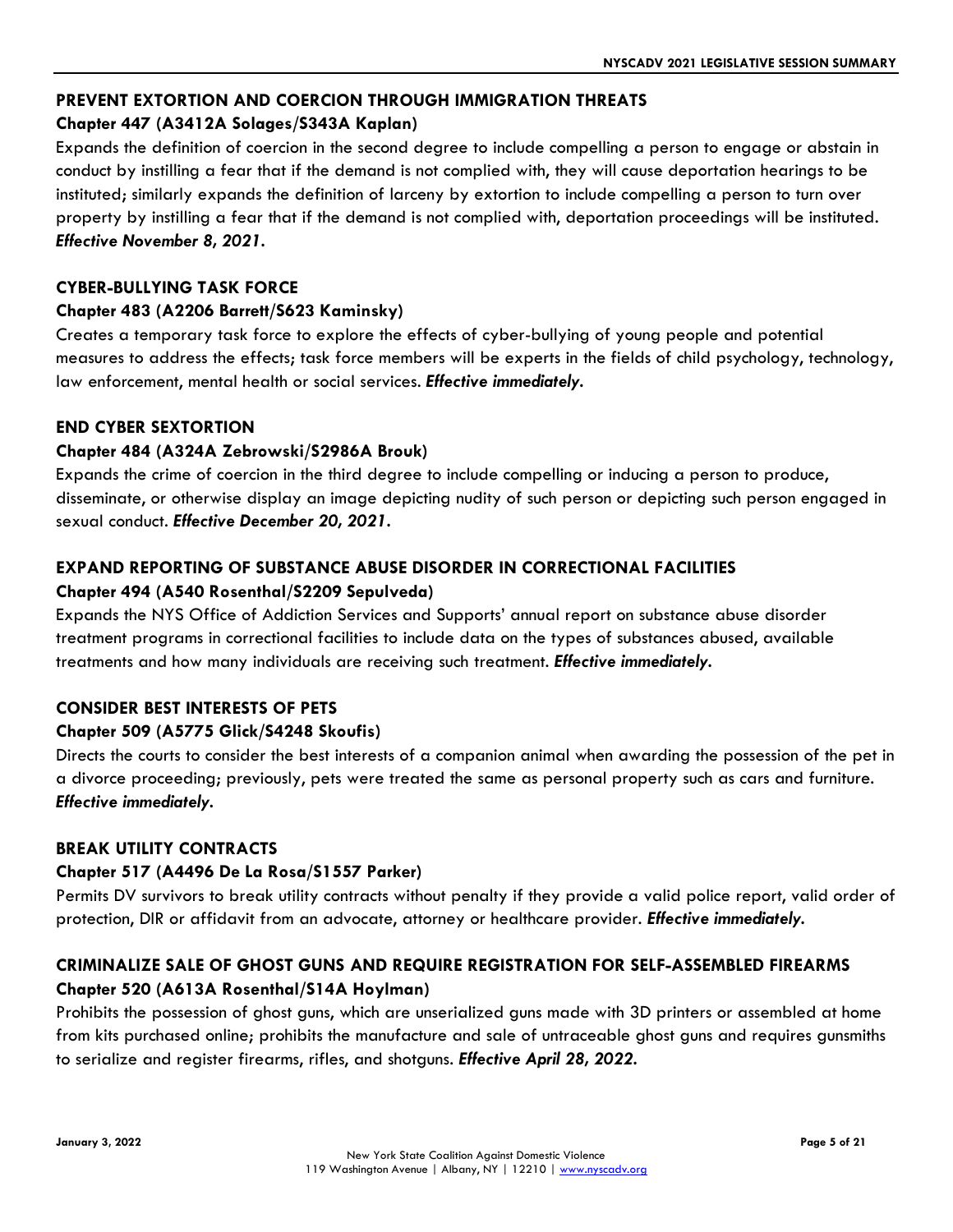# **PROTECT CONFIDENTIALITY OF DV VICTIMS' VOTER REGISTRATION RECORDS**

## **Chapter 521 (A465A Rozic/S1555A Myrie)**

Simplifies the process for DV survivors to ensure the confidentiality of their voter registration information by removing the requirement for a court order and allowing DV survivors to self-attest to their status as a victim; a new application must be made every four years. *Effective immediately.*

#### **EXPAND WHISTLEBLOWER PROTECTIONS**

#### **Chapter 522 (A5144A Benedetto/S4394A Ramos)**

Expands whistleblower protections to former employees and contractors; expands the definition of retaliatory actions to include actions or threats affecting future employment or immigration status; provides that an individual can disclose information if they have a reasonable belief that the employer is engaging in unlawful behavior. *Effective January 28, 2022.*

## **REQUIRES VETERINARIANS TO REPORT SUSPECTED ANIMAL CRUELTY**

#### **Chapter 546 (A5823A Rosenthal/S5023A Gianaris)**

Requires veterinarians to report suspected animal cruelty to police for them to respond and investigate such claims; previously, vets could report such cases but were not required to do so. *Effective May 16, 2022.*

#### **EXPAND PAID FAMILY LEAVE ACT TO INCLUDE SIBLINGS**

#### **Chapter 550 (A6098A Galef/S2928A Addabbo)**

Adds "sibling" to the definition of family member for the purpose of obtaining Paid Family Leave. *Effective January 1, 2023.*

#### **ESTABLISH COMMISSION ON PRISON EDUCATION**

#### **Chapter 557 (A2530 Barron/S5468 Parker)**

Establishes a commission on prison education to study and develop a plan for improving education in the state prison system. *Effective immediately.*

#### **AWARD ATTORNEY AND EXPERT WITNESS FEES**

#### **Chapter 566 (A1899 Dinowitz/S749 Biaggi)**

Allows DHR and the court to award attorney and expert witness fees in all discrimination cases that fall under the purview of the DHR. *Effective February 3, 2022.*

#### **EMPLOYER NOTICE OF COMPUTER MONITORING**

#### **Chapter 583 (A430 Rosenthal/S2628 Sanders)**

Requires employers to provide written notice to employees, upon hiring and annually, regarding computer monitoring practices to protect employee privacy while supporting companies' ability to monitor internet activity within their organization. *Effective May 8, 2022.*

# **NOTICE OF EXTREME RISK PROTECTION ORDERS AT DISCHARGE FROM MENTAL HEALTH FACILITIES Chapter 586 (A1005A Paulin/S5434A Harckham)**

Requires mental health facilities to provide materials that inform a patient and their guardian about extreme risk protection orders and how to obtain them. *Effective immediately.*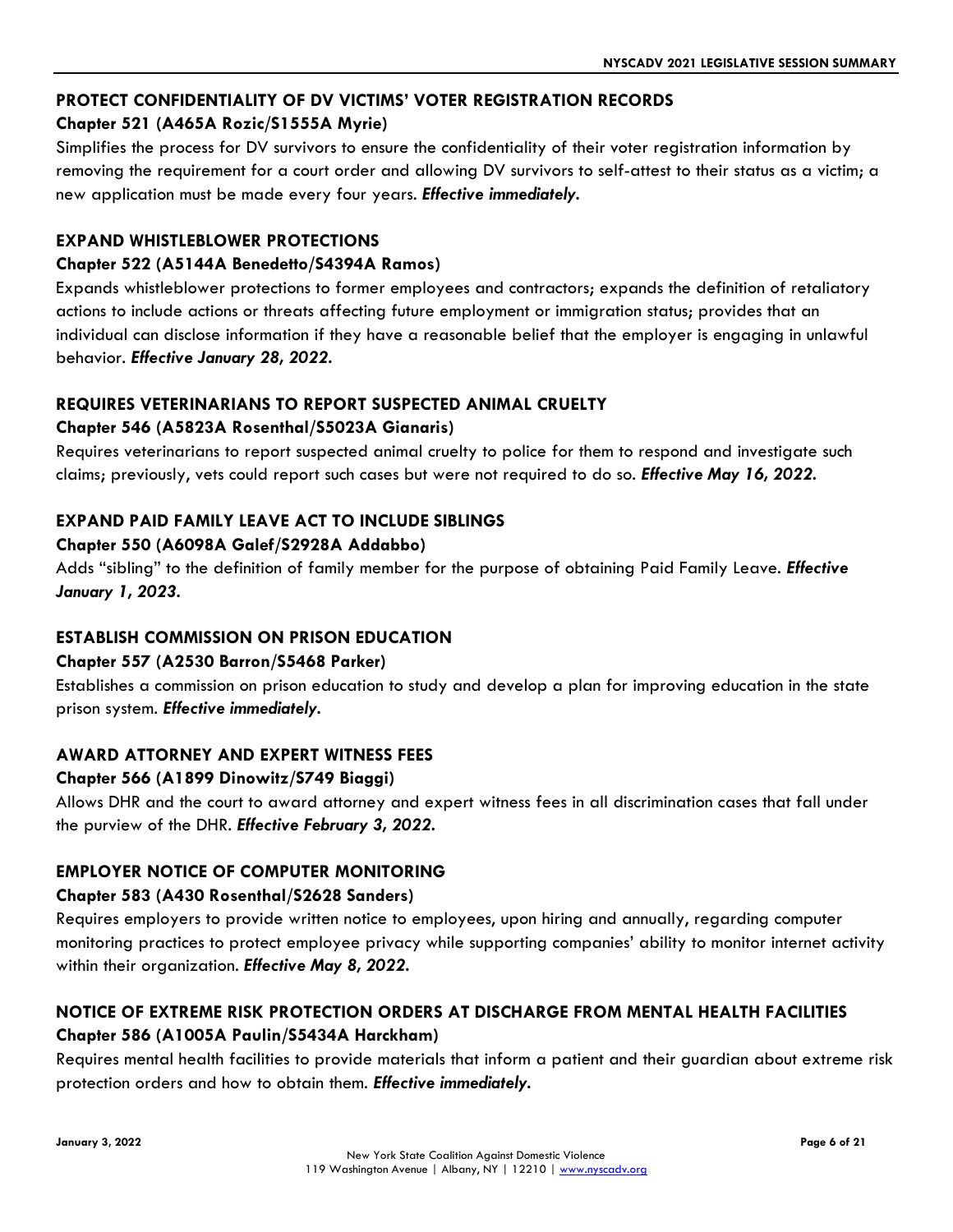## **PROTECTIONS FROM ECONOMIC ABUSE IN CONSUMER CREDIT FAIRNESS ACT**

## **Chapter 593 (A2382 Weinstein/S153 Thomas)**

Protects consumers by minimizing abusive debt collection practices and ameliorating the impacts of economic abuse by DV perpetrators; reduces the statute of limitations on consumer credit actions from six years to three years; requires creditors to mail notices to borrowers informing them of lawsuits and any additional actions, legal resources and how to oppose motions; requires plaintiffs seeking default judgments to provide basic proof of debt, its entitlement to judgment and the timeliness of the lawsuit. *Fully effective on May 8, 2022.*

## **ESTABLISH FIREARM VIOLENCE RESEARCH INSTITUTE**

#### **Chapter 595 (A7302 Simon/S2981 Persaud)**

Establishes the NYS Firearm Violence Research Institute to collect data regarding firearm violence in NYS and to evaluate potential prevention efforts; new Institute will be positioned within SUNY at the Nelson A. Rockefeller Institute of Government and will retain flexibility to ensure its research can delve into all aspects of gun violence that may become relevant in the future; funds collected through a new income tax donation will support the Institute's research. *Effective February 8, 2022.*

# **PROVIDE PREGNANT INCARCERATED WOMEN WITH NEEDED SUPPORTS**

## **Chapter 621 (A616A Rosenthal/S399A Biaggi)**

Permits pregnant incarcerated women to have at least one support person of their choosing to accompany them through the labor and delivery process; requires DOCCS to provide information regarding their right to receive pregnancy counseling services and the right to abortion services, as well as the ability to apply to any nursery program run by the department and the locality. *Effective May 16, 2022.*

#### **VACATES CONVICTIONS OF TRAFFICKED INDIVIDUALS**

#### **Chapter 629 (A459 Gottfried/S674 Ramos)**

Expands protections for victims of human trafficking by vacating convictions for all offenses related to the trafficking, not just prostitution-related offenses; further provides confidentiality for motions to vacate such convictions and removes language that limits motions to vacate convictions to victims who have already sought services or are no longer victims. *Fully effective on January 16, 2022.*

#### **INCLUDES IDENTITY THEFT IN DEFINITION OF ELDER ABUSE**

#### **Chapter 655 (A1994 Cruz/S1560 May)**

Incorporates identity theft into the definition of elder abuse for purposes of support services and programs for seniors; authorizes not-for-profit agencies and law enforcement to incorporate identity theft information in all the support services that protect seniors. *Effective immediately.*

# **INFORM HUMAN TRAFFICKING VICTIMS OF RESOURCES**

#### **Chapter 658 (A3331 Hevesi/S924 Ramos)**

Requires law enforcement and district attorneys to inform human trafficking victims of available social and legal resources; requires local DSS to maintain a list of established providers of social and legal services to victims; requires law enforcement and district attorneys to contact an appropriate provider at the victim's request. *Effective immediately.*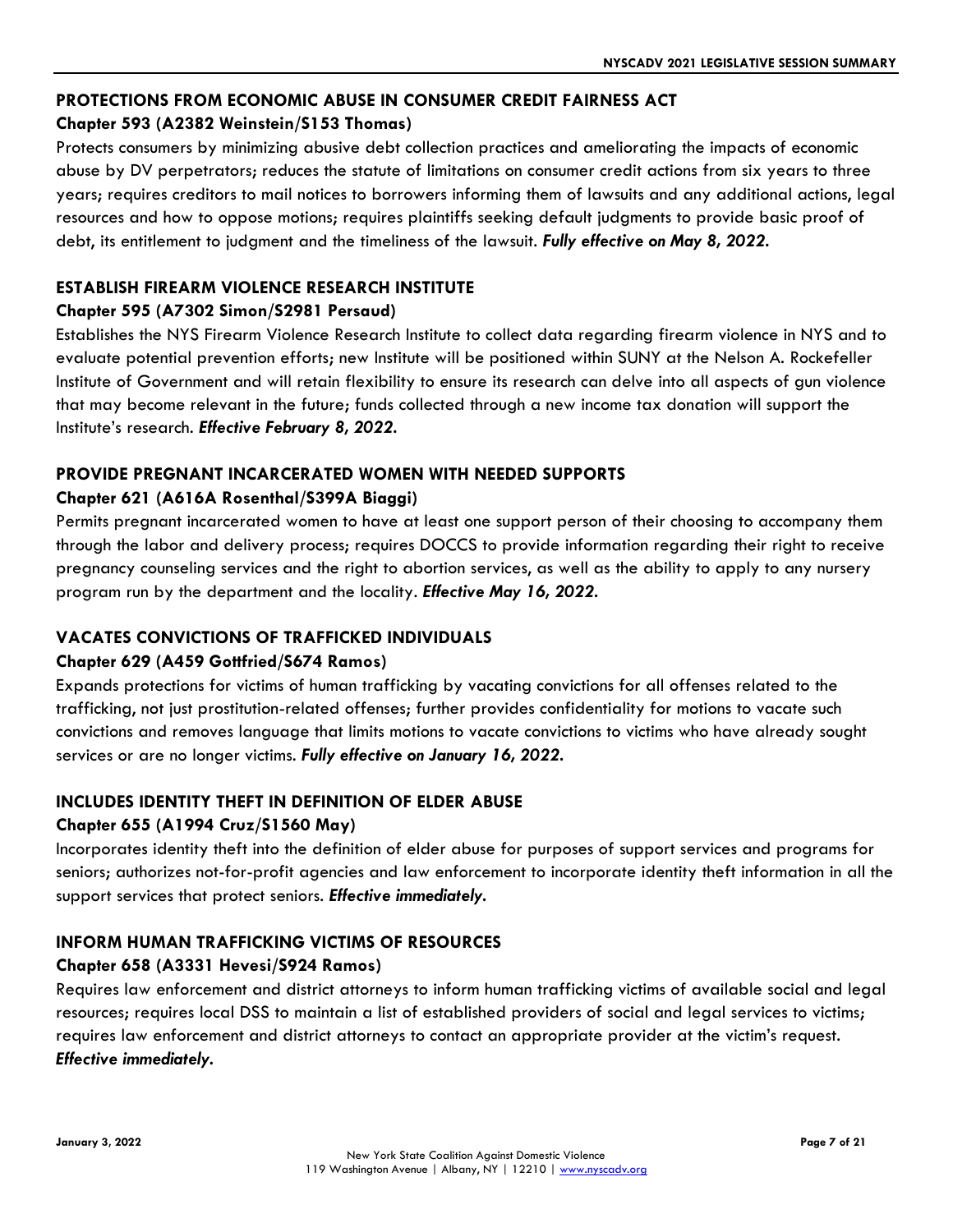# **EXEMPT SEX TRAFFICKING VICTIMS FROM DNA SAMPLE REQUIREMENT**

# **Chapter 715 (A118B Paulin/S6185A Lanza)**

Exempts persons convicted of prostitution and victims of sex trafficking from the requirement to provide a DNA sample for inclusion in the state DNA identification database. *Effective immediately.*

# **ENACTS THE 'HATE CRIMES ANALYSIS AND REVIEW ACT"**

# **Chapter 722 (A2230A Reyes/S70A Hoylman)**

Requires New York State to collect and report data on the sexual orientation, gender identity and racial or ethnic identity of victims and alleged perpetrators. *Effective March 22, 2022.*

## **APPLY FOR ABSENTEE BALLOTS ONLINE**

#### **Chapter 746 (A6970A Walker/S6482B Myrie)**

Establishes an online system for voters to apply for absentee ballots; requires applications to be available in any language required by the federal Voting Rights Act and that reasonable accommodations be made for those with disabilities. *Effective January 1, 2022.*

## **PUBLISH INFORMATION ON FIREARMS USED IN CRIMES**

#### **Chapter 764 (A7243 Richardson/S1251 Gianaris)**

Requires the NYS Division of Criminal Justice Services (DCJS) and the State Police to publish on their websites quarterly reports on firearms, rifles and shotguns used in the commission of crimes in NYS; information will be used to determine whether guns used in NYS were acquired in states with weaker gun laws. *Effective immediately.*

## **ESTABLISH RACIAL EQUITY WORKING GROUP**

#### **Chapter 775 (A5679A Darling/S2987A Parker)**

Declares racism a public health crisis and establishes a working group within NYSDOH to address issues related to racism as a public health crisis; requires the working group develop a report of its findings, with recommendations for the Legislature on a biennial basis. *Effective January 22, 2022.*

# **ESTABLISH 9-8-8 SUICIDE PREVENTION AND MENTAL HEALTH CRISIS HOTLINE**

#### **Chapter 793 (A7177B Gunther/S6194B Brouk)**

Creates a 9-8-8 suicide prevention and mental health crisis hotline to provide suicide prevention and crisis intervention services; callers to the new line will be directed to trained National Suicide Prevention Lifeline counselors to ensure a safer, more equitable response to mental health, substance abuse and suicidal crises. *Effective immediately.*

# **PROVIDE FREE FEMININE HYGIENE PRODUCTS IN SHELTERS**

#### **Chapter 794 (A529A Rosenthal/S6572 Hinchey)**

Requires providers of temporary housing assistance, including DV shelters, to provide feminine hygiene products at no cost to clients; includes but is not limited to sanitary napkins, tampons and panty liners. *Effective immediately.*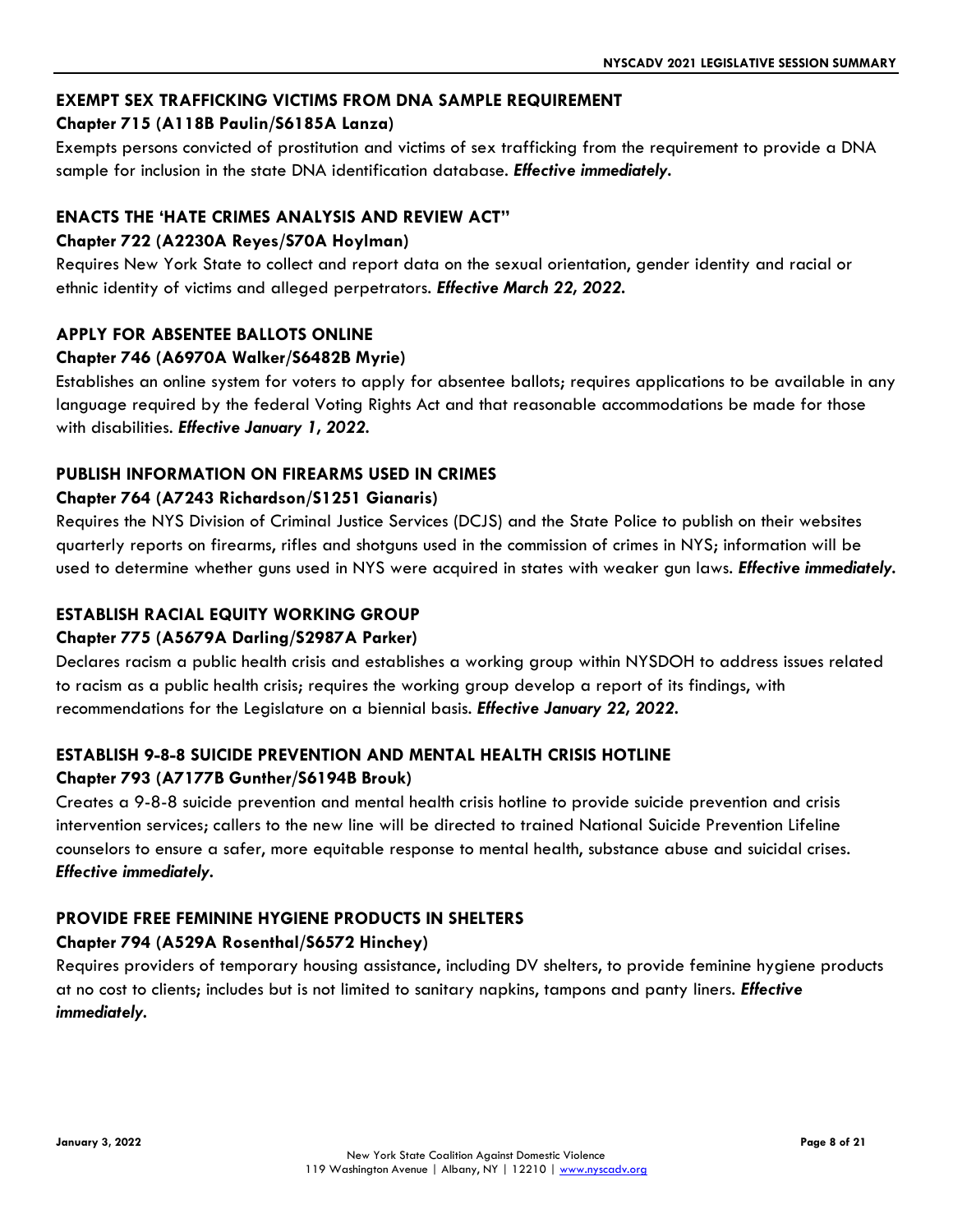## **RIGHT TO JURY TRIAL**

# **Chapter 806 (A4319 Dinowitz/S689 Hoylman)**

Clarifies that anyone charged with any level of misdemeanor in New York City is entitled to a jury trial, as defendants already are in the rest of the state. *Effective July 1, 2022.* 

# **FOIL REQUESTS FOR JUDICIAL PROCEEDINGS**

# **Chapter 808 (A5470 Englebright/S6017 Skoufis)**

Requires that when an agency is considering denying access to records under the state's Freedom of Information Law on the grounds that such disclosure would interfere with a judicial proceeding, the decision of whether to grant access to the records would be made by the judge presiding over the judicial proceeding; clarifies that access to a record cannot be withheld solely because it relates to an investigation or criminal proceeding; also clarifies that reports that identify a victim of sexual violence will be withheld in their entirety to protect the anonymity of these victims. *Effective immediately.*

## **YOUTHFUL OFFENDERS IN FAMILY COURT**

## **Chapter 813 (A7706 Davila/S7171 Brisport)**

Prevents 16- and 17-year-olds with proceedings for petty offenses in Family Court from being securely detained, placed on probation or placed out of their homes as a disposition of the case. *Effective immediately.* 

# **2021 HOUSING RELATED BILLS APPROVED BY LEGISLATURE AND SIGNED BY GOVERNOR**

# **EXPAND ELIGIBILITY FOR HOUSING VOUCHERS**

#### **Chapter 666 (A8009 Rosenthal/S6573 Kavanagh)**

Expands eligibility for NYC housing vouchers to include families eligible under the family homelessness and eviction protection supplement program in order to move more families into permanent, stable housing. *Effective immediately.*

# **IMPLICIT BIAS TRAINING FOR REAL ESTATE BROKERS AND AGENTS**

#### **Chapter 686 (A4638A Sillitti/S538B Kaplan)**

Requires real estate brokers and agents to receive two hours of implicit bias training as part of their license renewal process; implicit bias is defined in the bill as the "attitudes or stereotypes that affect an individual's understanding, actions and decisions in an unconscious manner." *Effective June 21, 2022.*

#### **ESTABLISH ANTI-DISCRIMINATION IN HOUSING FUND**

#### **Chapter 687 (A6866 Jean-Pierre/S945B Gaughran)**

Creates the Anti-Discrimination in Housing Fund for prevention of housing discrimination efforts, funded by fines collected under the real property law; funds will be available to the commissioner of DHR for grants to not-forprofit agencies specializing in anti-housing discrimination. *Effective February 21, 2022.*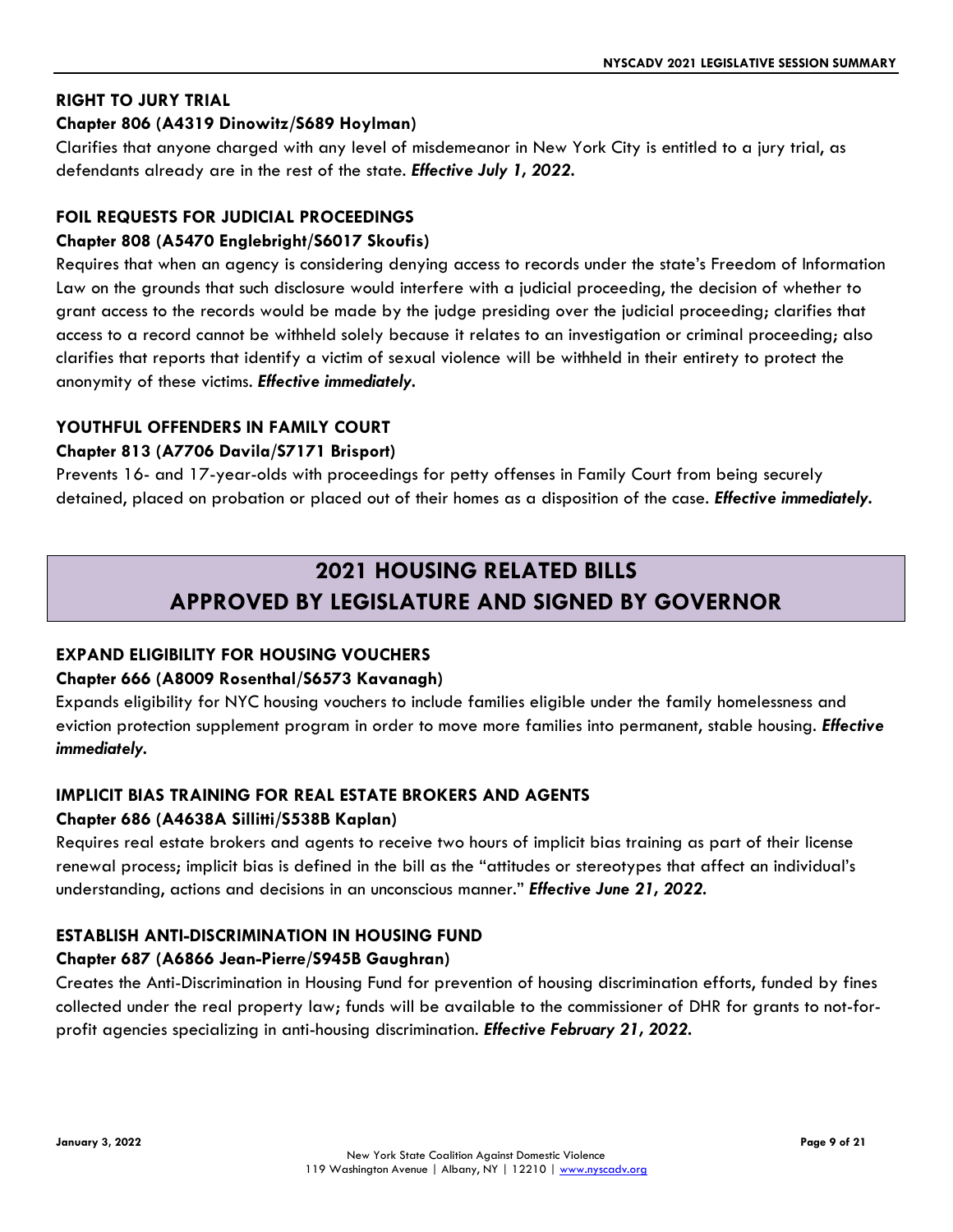## **CULTURAL COMPETENCY TRAINING FOR REAL ESTATE BROKERS**

# **Chapter 688 (A844A Jean-Pierre/S979A Gaughran)**

Requires real estate brokers to receive at least two hours of cultural competency training as part of their licensing and licensing renewal requirements. *Effective April 21, 2022.*

# **HOUSING DISCRIMINATION TRAINING FOR REAL ESTATE BROKERS AND AGENTS**

# **Chapter 697 (A5359 Cruz/S2132B Skoufis)**

Requires real estate brokers and agents to receive increased training on fair housing and discrimination; directs the Secretary of State to establish the instruction content; requires testing for real estate broker and agent licenses include an understanding of fair housing and discrimination laws and regulations. *Effective July 1, 2022.*

# **FUNDING FOR STATEWIDE FAIR HOUSING TESTING EFFORTS**

# **Chapter 698 (A5363 Jean-Pierre/S2133A Skoufis)**

Implements a surcharge on the licensing fees for real estate brokers and agents to fund statewide fair housing testing efforts. *Effective immediately.*

# **NYS AFFIRMATION TO FURTHER FAIR HOUSING**

# **Chapter 690 (A5428A Cymbrowitz/S1353A Kavanagh)**

Requires state agencies and local government offices involved in housing and community development to affirm that they will administer programs and activities that will further fair housing; requires state agencies and local government offices to take meaningful actions to reduce housing discrimination and disparities. *Effective immediately.*

# **2021 DOMESTIC VIOLENCE RELATED BILLS APPROVED BY LEGISLATURE AND VETOED BY GOVERNOR**

# **PREVENT PREMATURE SANCTIONS AGAINST PUBLIC ASSISTANCE RECIPIENTS STATEWIDE VETO NO. 59 (A3227 Hunter/S668 May)**

Would have directed local DSS statewide to re-engage with public assistance recipients on work activities when there is non-compliance, such as a missed appointment, instead of prematurely sanctioning recipients, as currently occurs in New York City. Governor Hochul vetoed the legislation, saying more time is needed to evaluate the effect of these changes on New York City's program and federal work participation rates to ensure federal block grant funding received by New York State is not jeopardized.

# **CHILD VISITATION AND/OR CONTACT POST-TERMINATION OF PARENTAL RIGHTS VETO NO. 84 (A6700 Joyner/S6357 Savino)**

Would have allowed courts to permit visits between biological parents and their children who have been adopted, subject to the best interests of the child; would have given the court the discretion to determine the appropriate type of contact for a given family; if the adoptive parents did not agree, would have required the court to hold a hearing to determine whether such order is in the child's best interest. Governor vetoed bill to preserve the rights of adoptive parents and ensure the process for adoption is not made more difficult.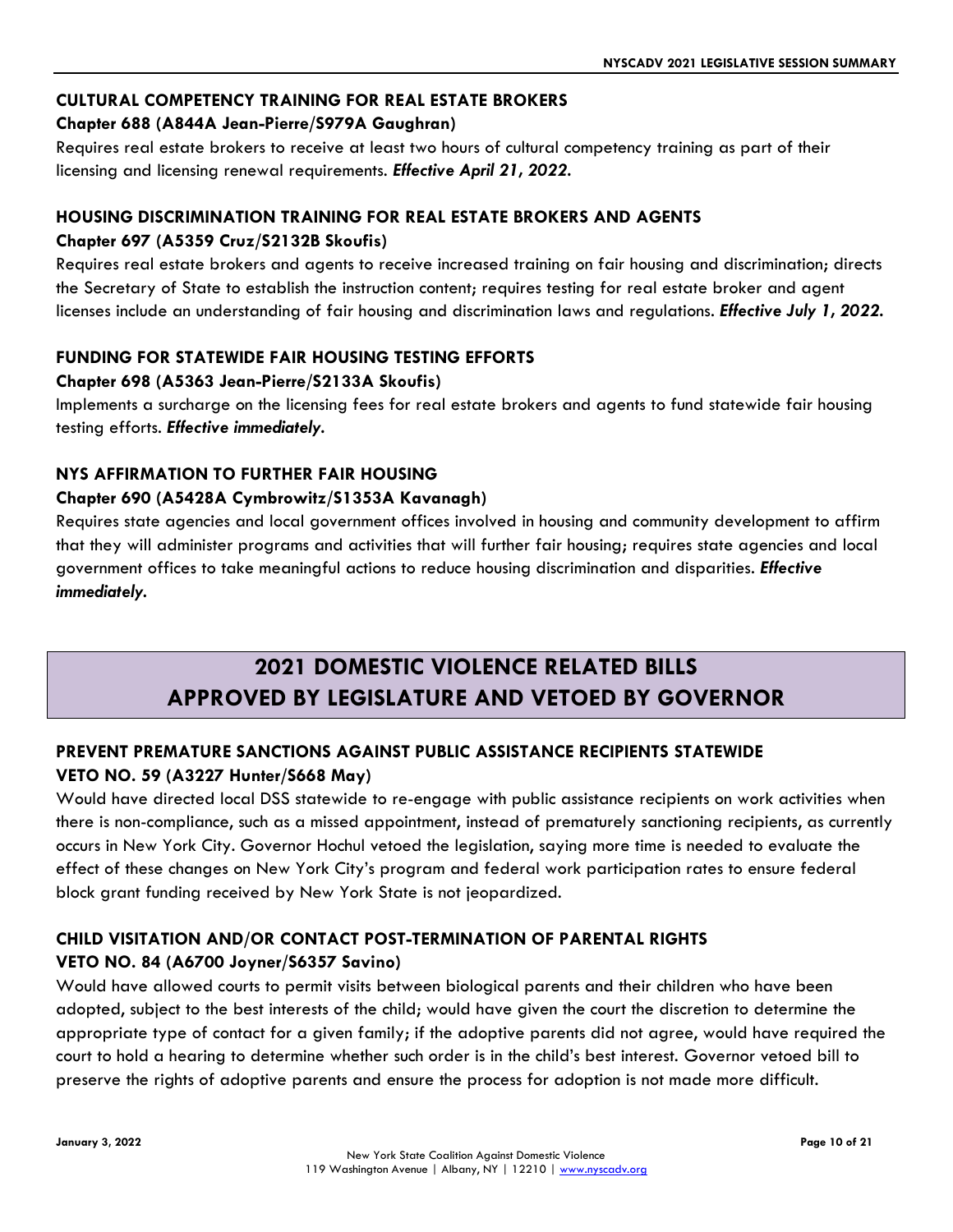# **2021 DV-RELATED ARTICLE VII MEASURES IN FY'21-'22 NYS BUDGET APPROVED BY LEGISLATURE AND SIGNED BY GOVERNOR**

# **TWO YEAR EXTENSION OF MANDATORY ARREST LAW**

#### **Public Protection and General Government Budget Part A Section 17 (Chapter 55)**

Extends mandatory arrest law for two additional years, through September 1, 2023. *Effective immediately.*

## **TWO YEAR EXTENSION OF CLOSED CIRCUIT TV TESTIMONY FOR CHILD VICTIMS**

#### **Public Protection and General Government Budget Part A Section 18 (Chapter 55)**

Extends for two additional years, through September 1, 2023, the ability for children to testify via closed circuit TV, if there is clear and convincing evidence the child will suffer serious mental or emotional harm if required to testify without the use of CCTV. *Effective immediately.*

#### **TWO YEAR EXTENSION OF MAXIMUM LENGTHS FOR CRIMINAL ORDERS OF PROTECTION**

#### **Public Protection and General Government Budget Part A Section 19 (Chapter 55)**

Extends for two additional years, through September 1, 2023, the increased maximum length of Orders of Protection (e.g., eight years for a felony conviction; five years for a misdemeanor conviction; two years for other offenses or violations). *Effective immediately.*

## **SHIFT SEXUAL ASSAULT PROGRAMMING AND POLICY TO OPDV**

#### **Public Protection and General Government Budget Part B (Chapter 55)**

Permits the state Office for the Prevention of Domestic Violence (OPDV) to administer federal Enough Is Enough grants; permits the director of OPDV to accept federal grants, gifts and donations as an agent of the state. *Effective immediately.*

# **2021 DOMESTIC VIOLENCE RELATED BILLS PASSED BY THE ASSEMBLY**

#### **INSURANCE COVERAGE FOR PRE- AND POST-PROPHYLAXIS**

#### **A807 O'Donnell/S688 Hoylman**

Would require insurance companies that provide coverage for medications to include coverage for the cost of pre- and post-prophylaxis coverage to prevent HIV infection.

#### **UNLAWFUL DISSEMINATION OF A PERSONAL IMAGE**

#### **A1121A Buttenschon/S7211 Savino**

Would create a crime of unlawful dissemination or publication of images of crimes being committed against a victim, without the victim's consent; would provide victims and their family members the right to pursue a civil action against perpetrators and to pursue court orders to require websites to remove the images.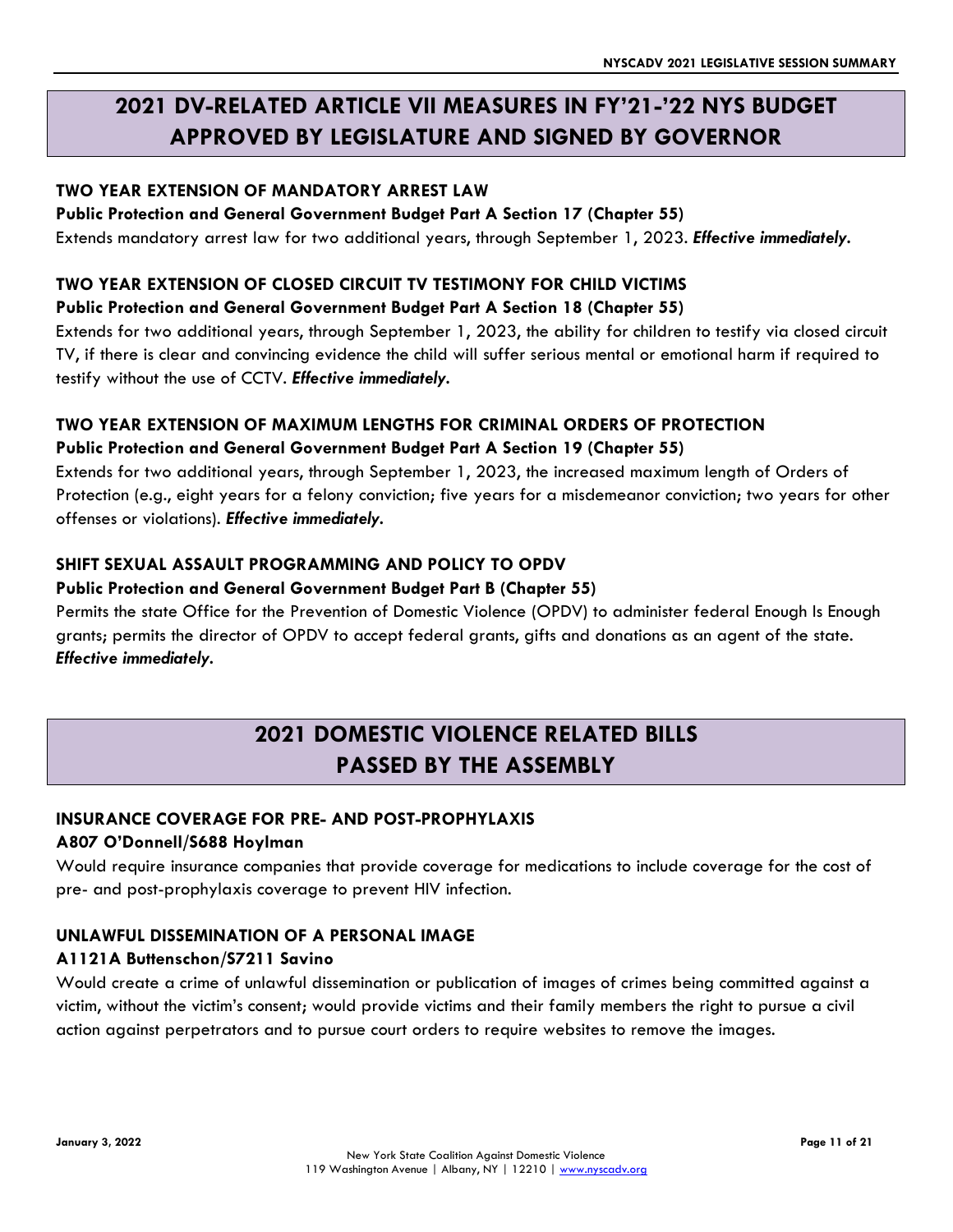## **DV TRAINING REQUIREMENT FOR CHILD CUSTODY FORENSIC EVALUATORS**

#### **A2375B Dinowitz/S6385A Hoylman**

Would require court ordered child custody forensic evaluators to be a licensed psychologist, social worker or psychiatrist, and to receive biennial training on DV developed by NYSCADV.

## **PERMITS DV VICTIMS TO PROVIDE ALTERNATE CONTACT INFO FOR HEALTH INSURANCE A2519 Cymbrowitz/S7263 Liu**

Would require health insurers/HMOs to provide DV victims with the option of providing alternative contact information so they can access claims information and benefits in a manner that shields them from abusers.

## **NEW YORK STATE COMMUNITY COMMISSION ON REPARATIONS REMEDIES**

#### **A2619A Barron/S7215 Brisport**

Would establish a community commission to examine the institution of slavery and racial and economic discrimination against African Americans, and to provide recommendations for remedies.

## **LICENSED PROFESSIONALS TO REPORT CONDUCT TO STATE ED DEPT**

#### **A5495 Glick/S4780 Stavisky**

Would require licensed professionals to report any conviction of a crime, professional misconduct, or employment termination to the NYS Department of Education within 30 days and allow the Department to temporarily suspend a professional license if found to be necessary for the public's health, safety or welfare.

## **BAN VIRGINITY EXAMS**

#### **A5517B Solages/S104B Persaud**

Would ban physical examinations for the purposes of determining virginity in NYS.

#### **CHILD-SENSITIVE ARREST POLICIES AND PROCEDURES**

#### **A6283 Vanel/S4053 Bailey**

Would direct the State Police to develop and institute child-sensitive arrest policies and procedures for instances where police are arresting individuals who are parents/guardians of a child to ensure the child's well-being.

#### **REMOVE PENETRATION REQUIREMENT FROM RAPE STATUTE**

#### **A6319 Cruz/S1075 Hoylman**

Would remove the penetration requirement from rape statutes and redefine rape to include oral and anal sexual conduct.

#### **WEBSITES PROVIDING INMATE INFORMATION**

#### **A7247 Abinanti/S4812 Reichlin-Melnick**

Would require websites that provide inmate information be searchable by the inmate's name, former name or alias.

#### **EXPAND EVIDENCE TO SHOW IDENTITY THEFT**

#### **A7487 Fall/No Same As**

Would remove requirement for victims of identity theft to report such crime to law enforcement in order for collection activities against them to be suspended; a signed federal trade commission identity theft victim's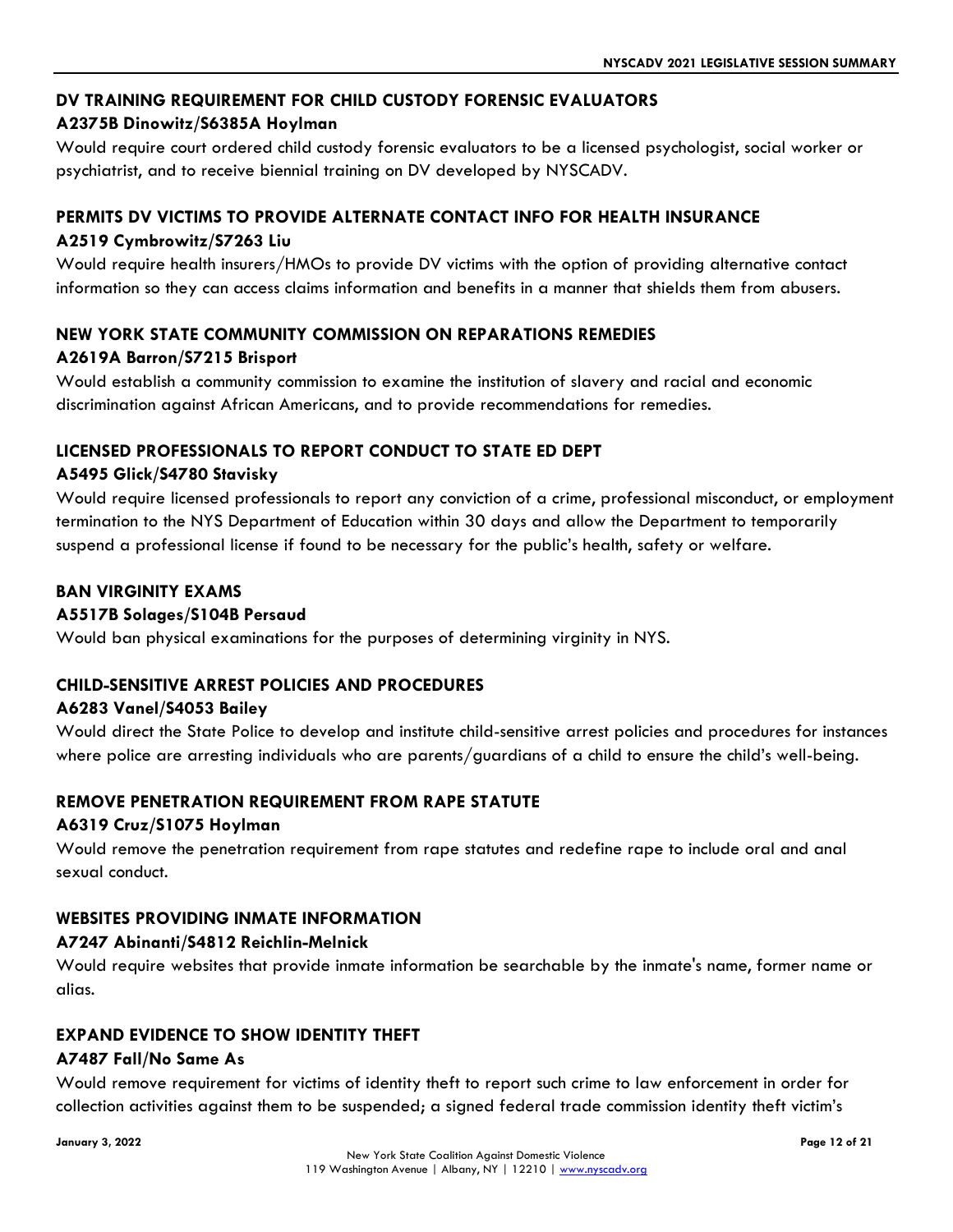report, a self-attestation that the victim was coerced to authorize the use of their name or personal information for incurring the debt, or criminal or family court documents supporting the statement of identity theft would be permitted.

#### **VICTIM COMPENSATION FOR UNLAWFUL SURVEILLANCE CRIMES**

#### **A7489 Wallace/No Same As**

Would permit victims of the crime of unlawful dissemination or publication of an intimate image crimes to obtain victim compensation.

#### **PERMIT ADJOURNMENTS IN CONTEMPLATION OF DISMISSAL IN FAMILY COURT**

#### **A7683 Lavine/No Same As**

Would permit family courts to authorize adjournments in contemplation of dismissal both before or upon a finding that a family offense has occurred; would require the consent of both the respondent and petitioner, as well as the approval of family court and an attorney for the child, if one is appointed.

#### **FIREARMS SEARCH AND SEIZURE WITH ORDER OF PROTECTION**

#### **A7957 Richardson/No Same As**

Would align the Domestic Relations Law with recent changes to the Criminal Procedures Law and Family Court Act which authorize courts to issue firearms search and seizure orders in connection with Orders of Protection.

#### **COMPREHENSIVE INCARCERATION DISCHARGE PLAN FOR SUCCESSFUL RE-ENTRY**

#### **A8022 Davila/S7229 Bailey**

Would require DOCCS to prepare a comprehensive discharge plan for individuals upon release or discharge from state correctional facilities to ensure successful re-entry into communities.

# **2021 DOMESTIC VIOLENCE RELATED BILLS PASSED BY THE SENATE**

#### **EXTEND STATUTE OF LIMITATIONS FOR EMPLOYMENT DISCRIMINATION**

#### **A233A Rosenthal/S849A Gounardes**

Would extend the statute of limitations for harassment in the workplace to six years.

#### **PREVENT ABUSERS FROM USING TECH TO HARASS VICTIMS**

#### **A544A Braunstein/S1477A Krueger**

Would expand the definition of the offense of aggravated harassment in the second degree to include contacts via text, private message, e-mail or other electronic communication.

#### **INDIVIDUALS ON PROBATION INCAPABLE OF CONSENT**

#### **A607 Rosenthal/S403 Biaggi**

Would protect individuals from sexual assault by their probation officer by deeming individuals who are on probation cannot consent to sexual conduct with a supervising probation officer.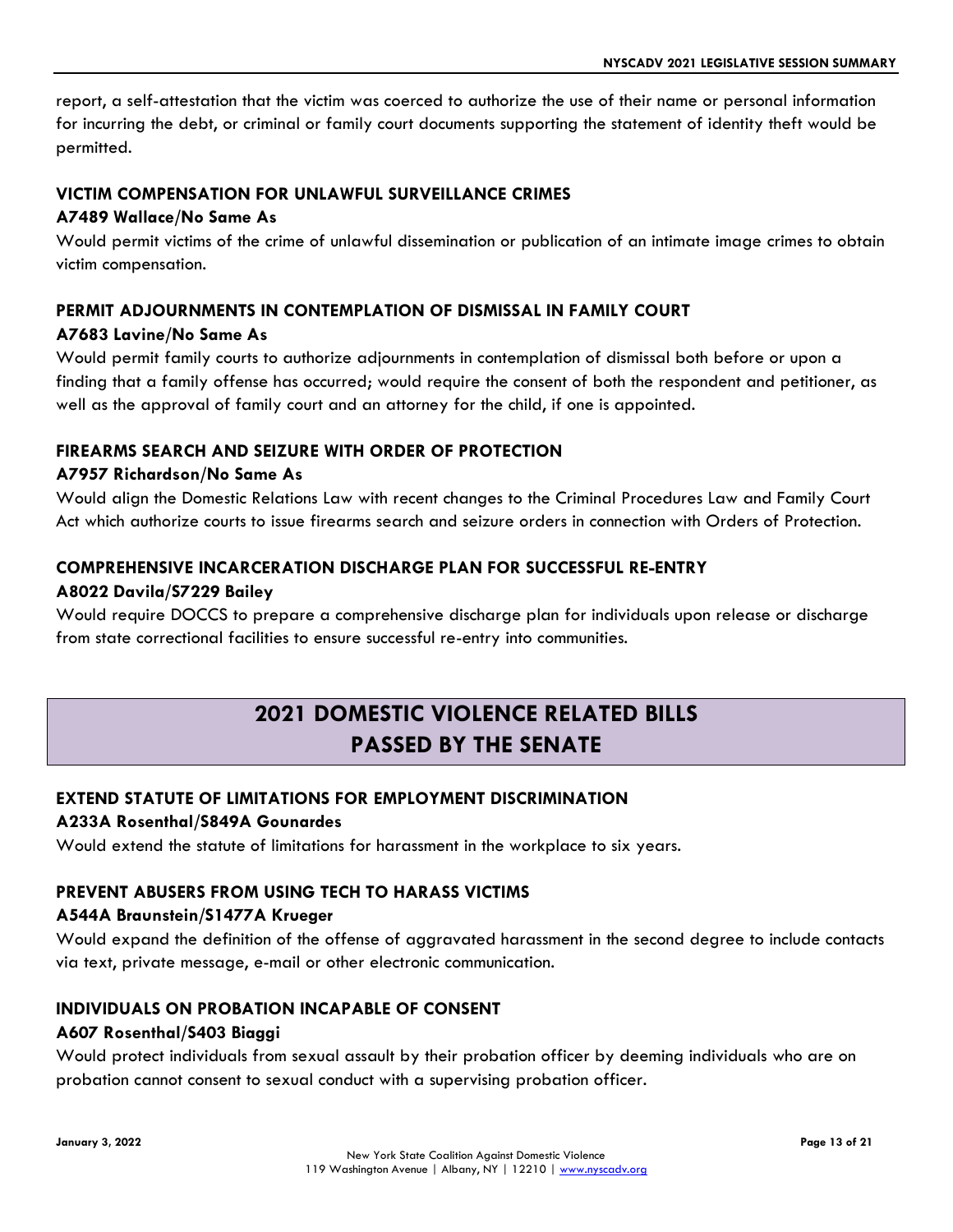# **REIMBURSEMENT FOR TELEHEALTH SERVICES**

#### **A645A Rosenthal/S2998A Harckham**

Would allow certified peer recovery advocates and credentialed family peer advocates to be eligible for reimbursement by insurance, including services available via telehealth.

#### **ADULT SURVIVORS ACT**

#### **A648 Rosenthal/S66 Hoylman**

Would create a one-year window to allow adult survivors of sexual assault to pursue civil actions against their abusers.

#### **HUMAN TRAFFICKING TRAINING FOR HOTEL STAFF**

#### **A887A Paulin/S244A Mayer**

Would require lodging facilities such as hotels and motels to require all employees who are likely to come into contact with guests to undergo training on human trafficking; the training program would be established or approved by DCJS and OTDA with assistance from the NYS interagency task force on human trafficking.

#### **ANTI-BIAS TRAINING FOR MEDICAL STUDENTS**

#### **A1401 Reyes/S3077 Salazar**

Would require medical students, residents and physician assistants in NYS to receive NYSDOH-approved training on anti-bias awareness and elimination practices for both implicit and explicit practices.

#### **LGBT YOUTH AND YOUNG ADULT SUICIDE PREVENTION TASK FORCE**

#### **A1548 Reyes/S3083 Salazar**

Would establish an LGBT youth and young adult suicide prevention task force to study how to improve mental health and suicide prevention for New York's LGBT youth up to age 24.

#### **BLACK YOUTH SUICIDE PREVENTION TASK FORCE**

#### **A1716 Jean-Pierre/S3408 Brouk**

Would establish a Black youth suicide prevention task force to study how to improve mental health and suicide prevention for Black New York residents aged 5-18.

#### **ELDER ABUSE SHELTER AFTERCARE DEMONSTRATION PROGRAM**

#### **A1872 Dinowitz/S1065 Biaggi**

Would create the nation's first temporary elder abuse shelter in New York City to provide individuals that have experienced elder abuse a safe, comfortable space to regain their dignity, re-assert control, and develop the resilience they need to return to the community.

#### **NEW YORK STATE PHOENIX ACT**

#### **A1966A Cruz/S3020A Parker**

Would extend the statute of limitations for felony family offenses to 10 years and misdemeanor family offenses to five years; also would require the State Police and OPDV to develop, maintain and distribute policies and procedures regarding the investigation and intervention of family offenses to new and veteran police officers.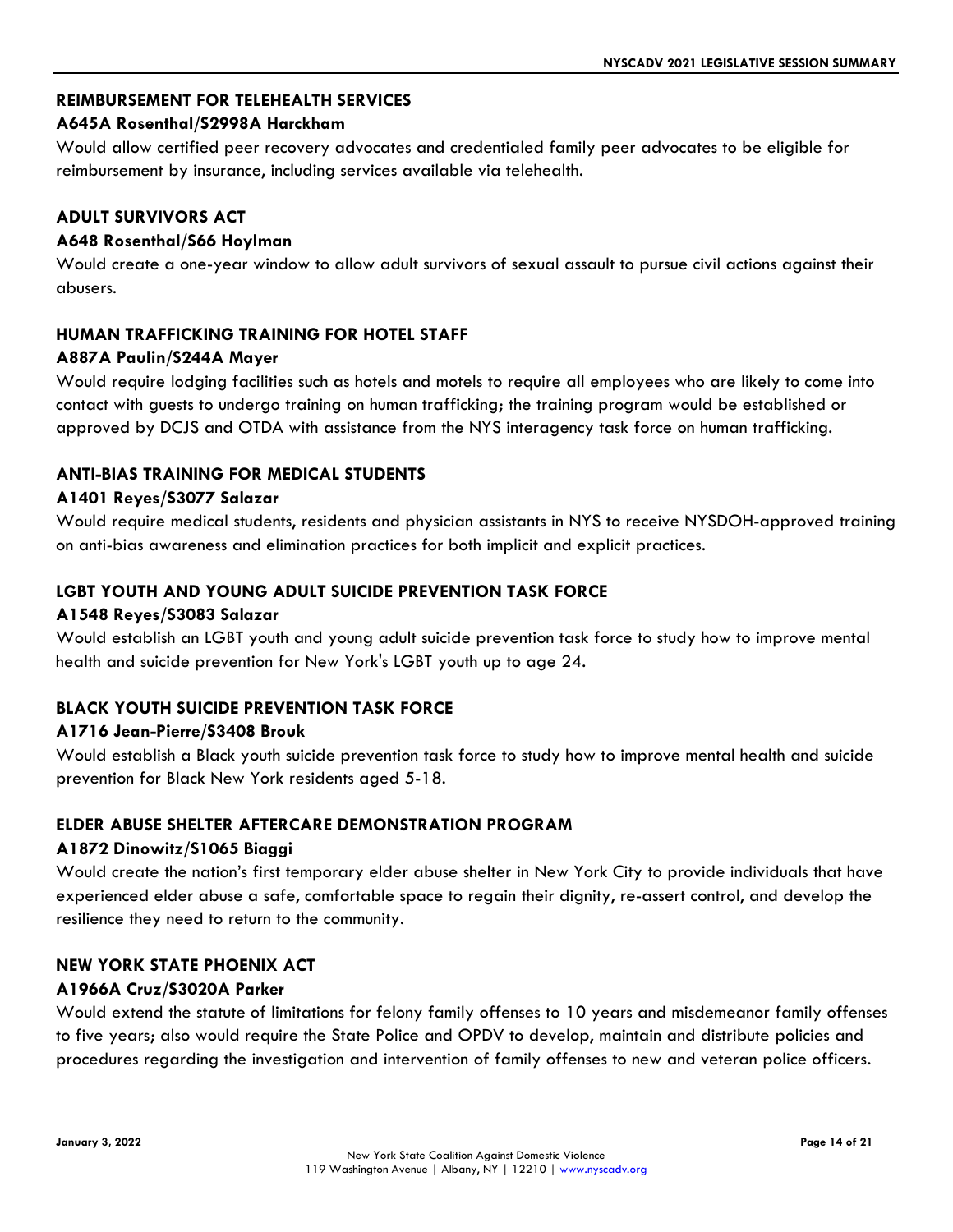## **WORKPLACE SEXUAL HARASSMENT HOTLINE**

#### **A2035A Niou/S812A Biaggi**

Would establish a toll-free, confidential hotline for reporting workplace sexual harassment which would be staffed by pro bono attorneys.

## **BAN "NO-REHIRE" CLAUSES IN SETTLEMENT CONTRACTS**

#### **A2079 Cruz/S766 Gounardes**

Would prohibit "no rehire" clauses in settlement agreements for employees or independent contractors that have filed a claim against their employers, and would render settlement contracts unenforceable if they contain "no rehire" clauses.

#### **RAISES AGE FOR YOUTH TO BE ELIGIBLE FOR HOMELESS SHELTER**

#### **A2263 Fernandez/S813 Biaggi**

Would increase the age at which homeless youth can continue to receive shelter services at an independent living program from 21 to 24, which is already permitted in NYC shelters.

#### **ESTABLISH PEEPING TOM CRIME WITHOUT USE OF IMAGING DEVICE**

#### **A2386 Fahy/S1053 Mayer**

Would create the crime of voyeurism when an individual intentionally views a person dressing or undressing or view a person's sexual or other intimate parts, without the use of an imaging device; currently, an individual can only be charged with a crime if an imaging device is used.

#### **ENSURES STATE EMPLOYEES CAN BE SUED FOR HARASSMENT**

#### **A2483B Niou/S3395A Gounardes**

Would clarify that the State's 2019 anti-harassment regulations apply to both public and private employees.

#### **EXPAND RIGHT TO COUNSEL TO INDIGENT KINSHIP CAREGIVERS**

#### **A2581 Hevesi/S6074 Salazar**

Would expand the right to assistance of counsel to indigent kinship caregivers in custody and guardianship proceedings.

#### **NEW YORK STATE TRANSPARENCY IN SUPPLY CHAINS ACT**

#### **A3328 Hevesi/S748 Biaggi**

Would require large businesses in NYS to disclose their efforts to eradicate human trafficking by requiring them to conduct an audit of human trafficking within their supply chains and to ensure that information is available to the public.

#### **PROSECUTOR ACCESS TO ORDERS OF PROTECTION**

#### **A3422 Rosenthal/S404 Biaggi**

Would allow prosecutors to have access to Orders of Protection issued in association with sealed prior DV cases if the offender commits a new DV offense, so they can be charged with criminal contempt if they violated a past Order of Protection.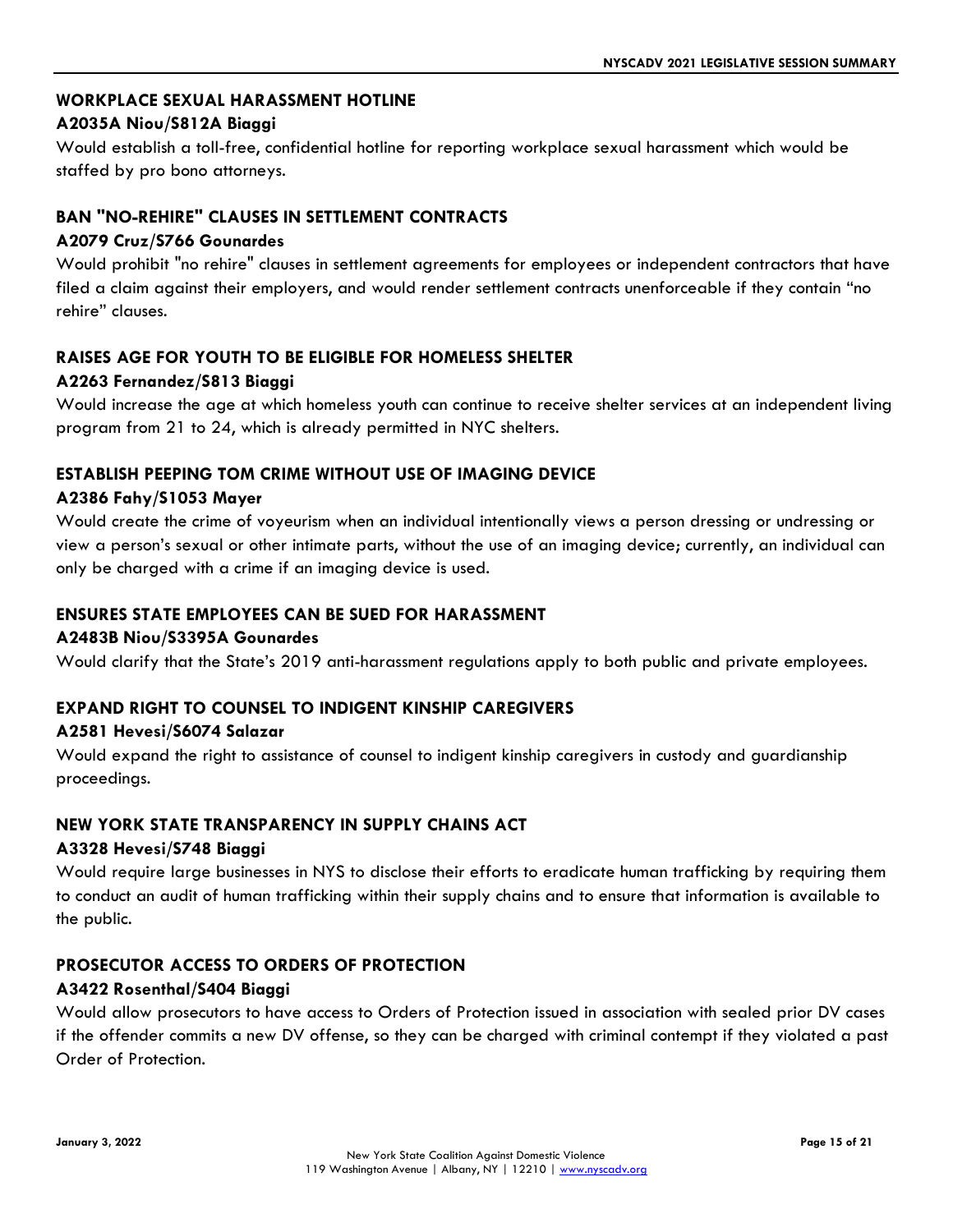# **ASSIST DV SURVIVORS WITH GETTING HOUSING**

#### **A3534 Stirpe/S1681Bailey**

Would require statewide housing authorities, when reviewing applicants, to grant DV survivors the same preference granted to other prioritized populations.

# **ESTABLISH VISITING PROGRAM IN STATE, LOCAL CORRECTIONAL FACILITIES**

#### **A4250A Weprin/S2841A Sepulveda**

Would require state and local correctional facilities to create visiting programs to give incarcerated individuals the opportunity to meet with relatives, children, friends, clergy, etc.; also would require such programs to have reasonable visiting hour durations, as well as allow for video conference to supplement in-person visits.

# **EXPAND INFORMATION PROVIDED TO PROSPECTIVE MATERNITY PATIENTS**

## **A4598A Sillitti/S534A Kaplan**

Would expand the information hospitals and birth centers are required to provide to prospective maternity patients to include information on safety drills, quality improvement initiatives, emergency transfer policies, whether a facility has a written community needs assessment plan to reduce racial disparities and address community needs, whether an autopsy is available upon request for stillbirth, and if bereavement services are offered.

#### **ANNUAL FAIR HOUSING TESTING A4665 Sillitti/S112 Kaplan**

Would require the NYS Attorney General to conduct an annual covert housing investigation to compare practices with the requirements of fair housing laws and an analysis of any publicly available data to identify discriminatory fair housing practices.

#### **IDENTIFICATION CARD PROGRAM**

#### **A4905 Weprin/S1149 Benjamin**

Would require DOCCS to provide an ID card to incarcerated individuals upon release from custody at no charge.

# **24-HOUR DETENTION AND DETAINED PERSONS REGISTRY**

#### **A5264C Richardson/S1184A Gianaris**

Would ensure an individual's pre-arraignment detention does not exceed 24 hours without individualized explanations for why such a delay in release was unavoidable and actually necessary; would require NYC to create a detained persons registry for authorized users (i.e., defender organizations contracted with NYC to represent criminal defendants) to be able to locate individuals.

#### **PROHIBIT CONSIDERATION OF DV STATUS IN CIVIL DAMAGE AWARDS**

#### **A5376A Quart/S1068A Biaggi**

When assessing damages in civil cases, would prohibit the court from basing determinations on race, creed, color, national origin, religion, sexual orientation, gender identity or expression, military status, sex, familial status, marital status or status as a victim of DV.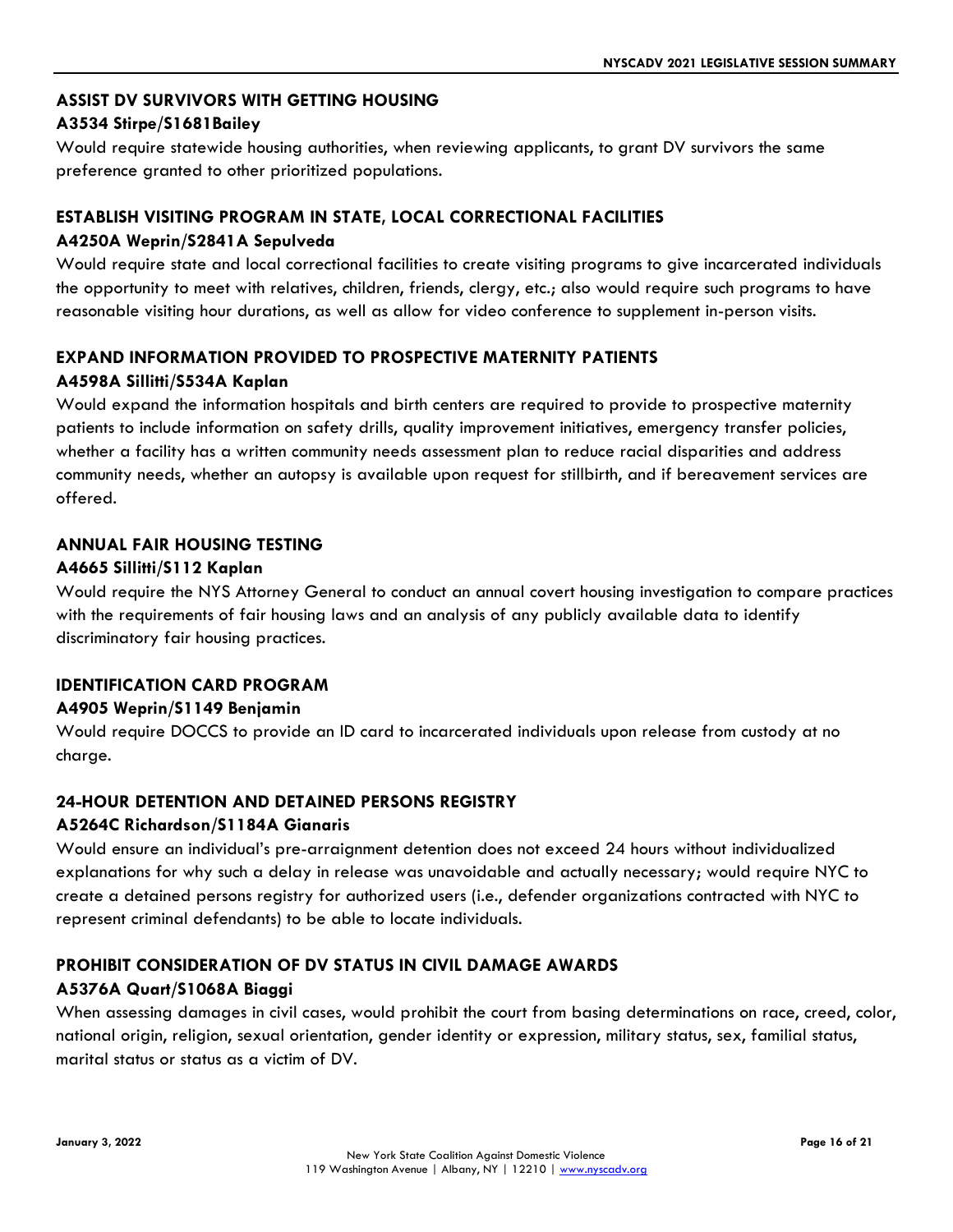## **ENFORCEMENT OF FAIR HOUSING**

#### **A5480 Solages/S715 Thomas**

Would authorize DHR to award damages to aggrieved parties in cases of housing discrimination and increase penalties for violations of fair housing; would allow courts, in actions filed by the Attorney General, to impose penalties on individuals who violate fair housing laws.

#### **PROHIBIT SEXUAL HARASSMENT VICTIMS FROM PAYING DAMAGES FOR DISCLOSURE**

#### **A5580 Rozic/S738 Biaggi**

Would prohibit settlement agreements involving sexual harassment from including requirements a victim forfeit compensation for violating a nondisclosure agreement or requiring the victim to sign a statement stating they were not subject to discrimination or retaliation to receive compensation.

#### **PROVIDE NOTICE OF BASIC RIGHTS**

#### **A5817 Hunter/S3178 Sanders**

Would require local DSS to post a notice of public assistance recipients' basic rights, including rights to a fair hearing, emergency assistance, childcare, free language services, etc.

#### **STATEWIDE CAMPAIGN ON DIVERSITY**

#### **A5913 Lavine/S123 Kaplan**

Would direct DHR to develop and implement a statewide campaign to increase acceptance, inclusion, tolerance and understanding of diversity to respond to the recent increase in crimes of hate.

# **MAKE IT EASIER FOR DOMESTIC VIOLENCE VICTIMS TO CANCEL PHONE, CABLE CONTRACTS A6207A Rosenthal/S7157 Parker**

Would simplify the process for DV victims to cancel telephone and cable family plan contracts by allowing them to provide a self-attestation in writing of their eligibility as a victim of domestic violence.

#### **DV GOOD CAUSE EXEMPTION FOR KINSHIP CAREGIVER FINANCIAL ASSISTANCE**

#### **A6266 Hevesi/S2586 Brisport**

Would encourage more kinship caregivers to receive TANF non-parent grants by prohibiting local DSS from enforcing child support collection enforcement actions when good cause exemptions are claimed; good cause exemptions include DV and/or the emotional harm to children and caregivers that could occur if support is pursued.

#### **TASK FORCE TO STUDY NEEDS OF MOTHERS**

#### **A6567A Niou/S5488A Biaggi**

Would establish an inter-agency task force to study how to provide payments to mothers and other caregivers and address the intersecting policy areas that disproportionately impact women, including childcare, paid family leave, family supportive policies, etc.

# **EXEMPT DIRECT CASH ASSISTANCE FOR HOMELESS YOUTH TO BE CONSIDERED AS INCOME A6709B Rosenthal/S5759B Brisport**

Would exempt direct cash assistance provided to run-away and homeless youth from being considered as income for the purposes of determining eligibility for public assistance benefits.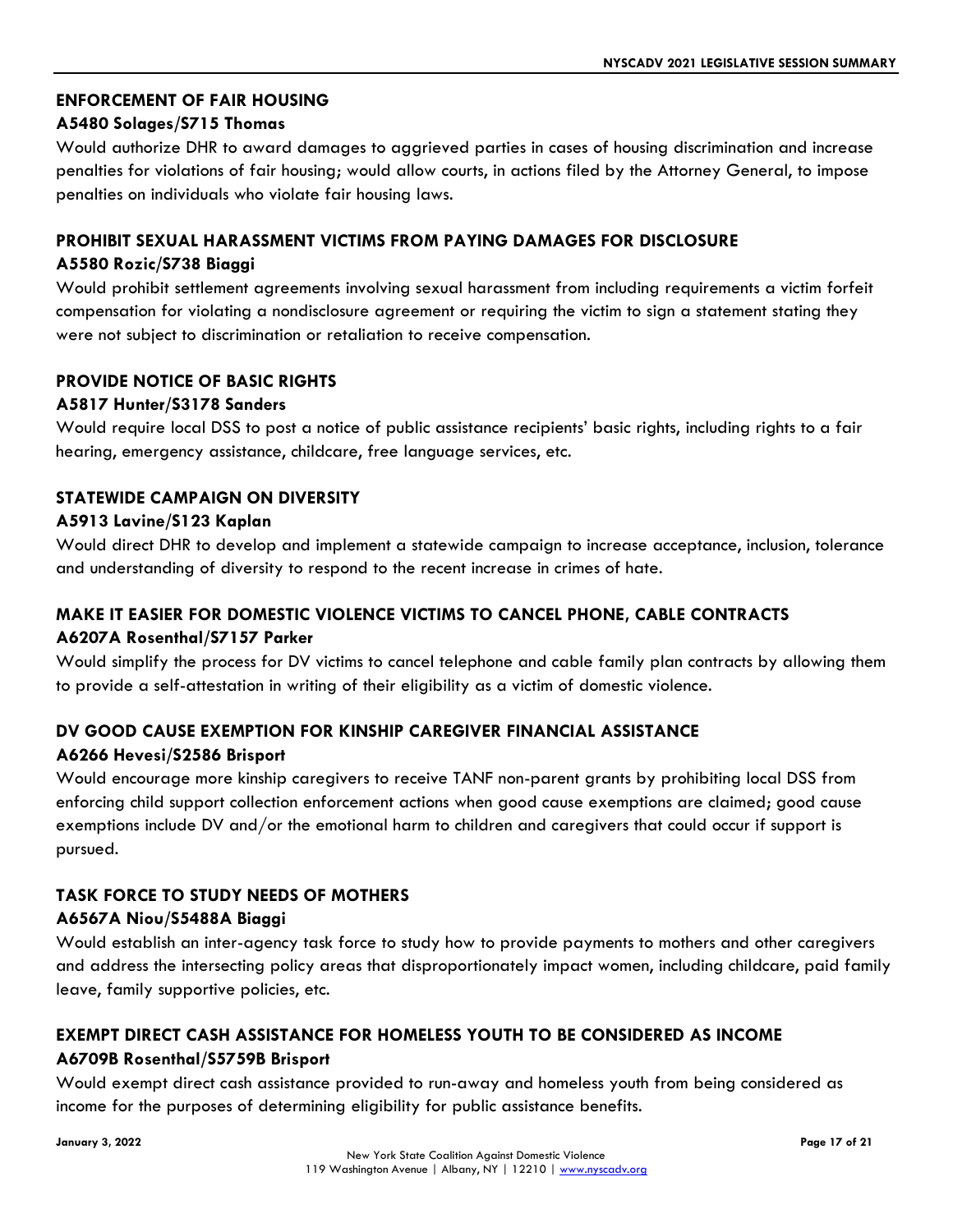#### **PROHIBIT PUBLIC SERVANTS FROM DISSEMINATING CRIME VICTIM IMAGES**

#### **A6783 Cusick/S7180 Savino**

Would create the crime of dissemination of an image of a crime victim when a public servant intentionally broadcasts or publishes images of a crime victim that were obtained in their official duties; the crime would be a class A misdemeanor.

#### **ELDER ABUSE AWARENESS AND PREVENTION TRAINING**

#### **A7312A Frontus/S5196B Sanders**

Would direct the NYS Office for the Aging, in collaboration with OCFS, to develop an elder abuse awareness and prevention training program for senior services providers in the detection and reporting of elder abuse; supplemental refresher training would be required at least once every three years; senior centers also would be required to hold at least two educational sessions each year for guests and members of the senior center to receive counseling regarding elder abuse prevention and awareness.

#### **EXPAND RESOURCE EXEMPTIONS FOR PUBLIC ASSISTANCE ELIGIBILITY**

#### **A7672 Hevesi/S5574 Persaud**

Exempts certain resources (e.g., savings accounts, primary residence, one automobile, burial plots and funder agreements, retirement accounts and 529 college savings plans) when determining eligibility to receive public assistance.

# **CONFIDENTIALITY OF SEXUAL VIOLENCE VICTIMS' VOTER REGISTRATION RECORDS**

#### **A7748 Thiele/S3855 Kennedy**

Would permit sexual violence victims to petition the Supreme Court to keep their voter registration records confidential; accommodation is already available for victims of DV.

#### **ABILITY TO FILE OBJECTIONS ELECTRONICALLY IN CHILD SUPPORT CASES**

#### **A7795 Wallace/S6824 Persaud**

Would permit parties in civil child support proceedings to electronically file objections to determinations by support magistrates, where orders are transmitted electronically to the parties; parties would have up to 35 days from when the order was transmitted to file an objection.

# **VICTIMS OF REVENGE PORN TO BE INCLUDED IN ADDRESS CONFIDENTIALITY PROGRAM A7845 Walker/S2789 Sepulveda**

Would expand the definition of a victim of a sexual offense to include victims of revenge porn, enabling such victims to be included in the State Address Confidentiality Program

#### **MODERNIZE NYS LAWS ON COMPUTER CRIMES**

#### **A7983 Abbate/S5186 Sanders**

Would expand and strengthen NYS laws regarding computer tampering; would create a crime of unlawful computer access assistance, and unauthorized use of internet domain name or profile, unlawful introduction of a computer contaminant; would provide an avenue for victims to seek civil remedies.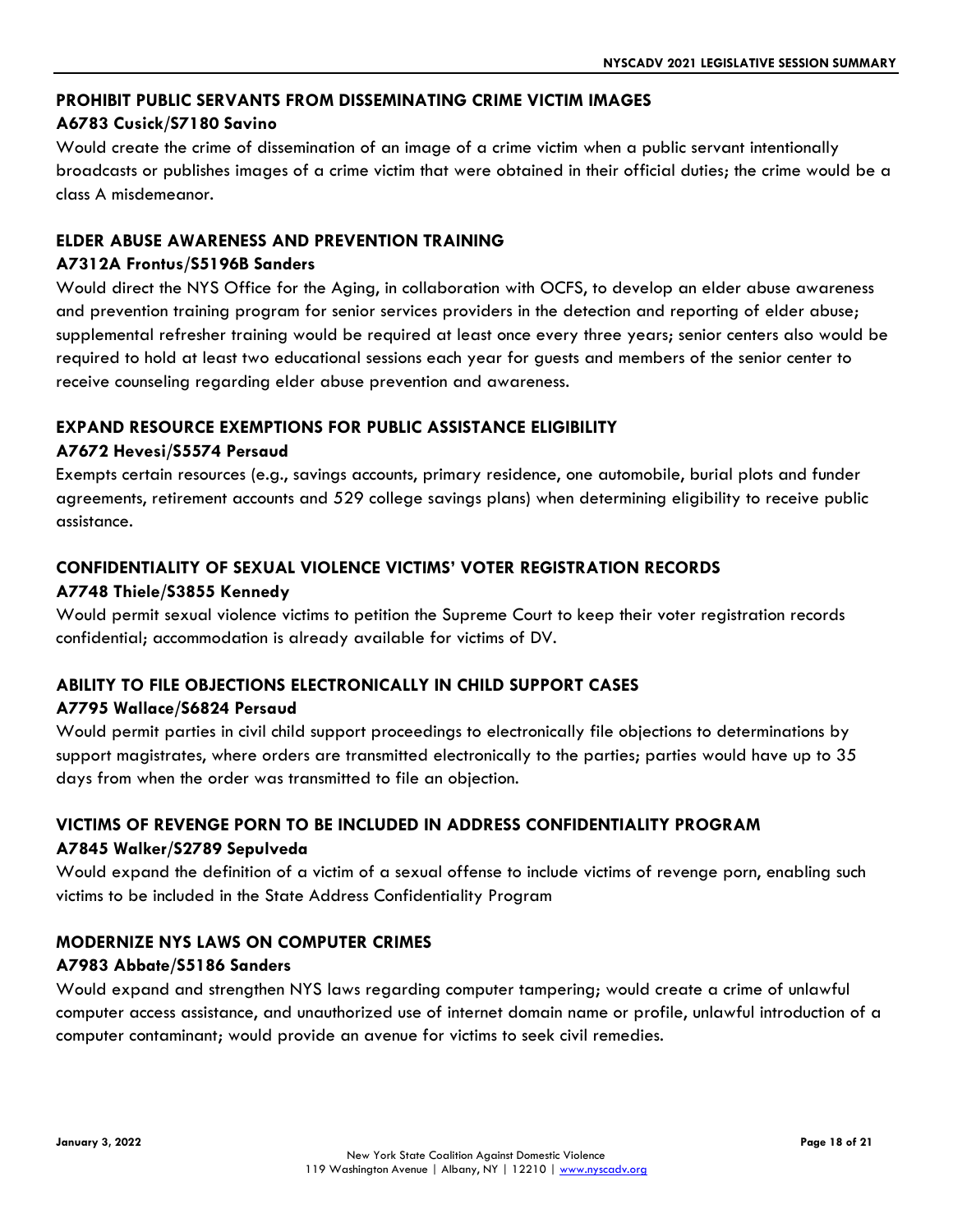#### **EXTEND STATUTE OF LIMITATIONS FOR DISCRIMINATION CLAIMS**

#### **A8053 Rozic/S566A Hoylman**

Would extend the statute of limitations for filing discrimination claims to DHR from one year to three years.

#### **COURT-ORDERED WEAPONS SEARCH AND SEIZURE WHEN ORDER OF PROTECTION IS ISSUED A8102 Clark/S6363 Mayer**

Upon the issuance of an Order of Protection, would require the court to order the search and seizure of firearms, rifles, and shotguns when a defendant willfully refuses to surrender them; currently, the court has the discretion to order a search and seizure, but is not required to do so.

#### **ASK PARTIES TO ORDER OF PROTECTION ABOUT EXISTENCE, LOCATION OF WEAPONS A8105 Clark/S6443 Mayer**

Would require the court to ask the petitioner and respondent about the existence and location of any firearm owned or possessed by the respondent whenever an Order of Protection is issued.

#### **ELIMINATE COLLECTION OF INCARCERATION FEES**

#### **A8215 Meeks/S5981 Myrie**

Would repeal provisions in NYS law that allow DOCCS to collect incarceration fees from compensation paid to incarcerated people for work performed while incarcerated to offset the cost of incarceration.

#### **PROHIBITS VICTIM INTOXICATION AS A DEFENSE IN SEX CRIMES**

#### **S452A Biaggi/No Same As**

Would prohibit the use of intoxication of a victim as a defense to a criminal charge for sex crimes; would create an affirmative defense for such criminal charges.

#### **NEW YORK'S DRIVER'S LICENSE SUSPENSION PROGRAM HARDSHIP EXEMPTION**

#### **S936 Krueger/No Same As**

Would provide for a hardship exemption from the NYS Driver's license suspension program for those who receive public assistance or whose income does not exceed 250% of the poverty level.

# **NO CONSIDERATION OF SEXUAL ORIENTATION, GENDER IDENTITY IN CUSTODY DECISIONS S996 Hoylman/No Same As**

Would prevent courts from considering a party's sex, sexual orientation, gender identity or gender expression when determining the best interests of a child in child custody proceedings; would prohibit the court from preventing a parent's gender reassignment surgery during custody proceedings.

#### **ENSURE STATE CONTRACT BIDDERS ARE NOT ENGAGING IN HUMAN TRAFFICKING**

#### **S1216 Benjamin/No Same As**

Would require bidders for state procurement contracts to affirm under penalty of perjury that the goods, work or services will be supplied or performed without doing business with entities engaging in human trafficking.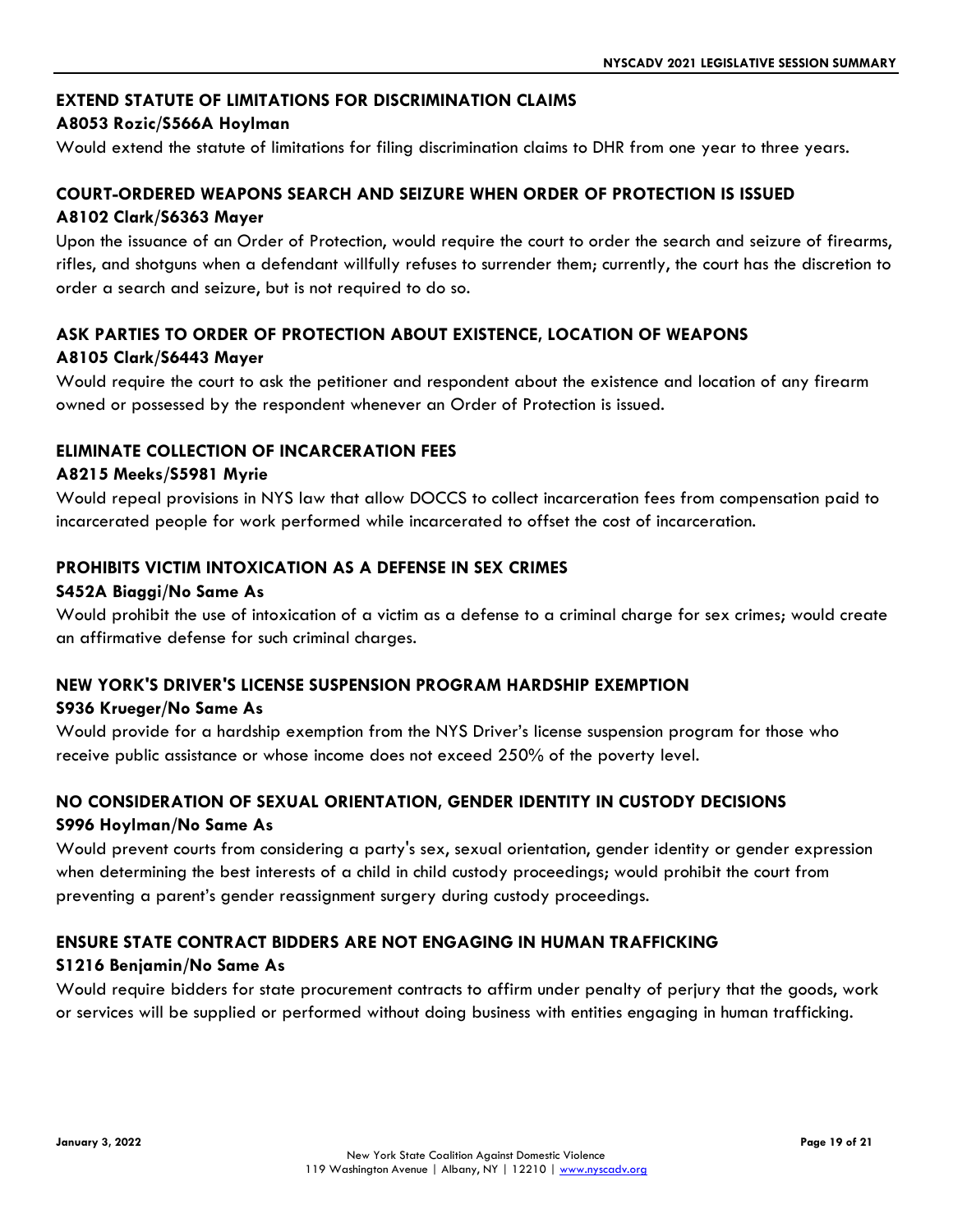## **ASSESS FAIR HOUSING OBLIGATIONS OF REAL ESTATE AGENTS**

#### **S2525A Kavanagh/No Same As**

Would require the Secretary of State to collect demographic information from real estate brokers and agents regarding services provided to clients in order to ensure they are meeting their fair housing obligations.

## **LATINA SUICIDE PREVENTION TASK FORCE**

#### **S2877 Ramos/No Same As**

Would establish a Latina suicide prevention task force to study and provide recommendations on how to improve mental health and suicide prevention for Latina New Yorkers.

# **REMOVE REFERENCE TO ILLEGAL CONDUCT FROM STATUTORY DEFINITION OF SEXUAL ORIENTATION S4609 Hoylman/No Same As**

Would amend the definition of sexual orientation in Executive Law by removing the unnecessary disclaimer that the definition does not include illegal conduct; this conflation of homosexuality with criminality is rooted in antiquated laws that criminalized consensual sexual acts between adults.

## **RACIAL EQUITY, SOCIAL JUSTICE, AND IMPLICIT BIAS TRAINING IN THE WORKPLACE S5055A Kennedy/No Same As**

Would direct the NYS Department of Labor and DHR to create a model racial equity, social justice, and implicit bias training program that would be made available to employers upon request.

#### **TRANSGENDER AND NON-BINARY PEER SUPPORT PROGRAM**

#### **S5938 Parker/No Same As**

Would direct the NYS Office of Mental Health to establish a regional or county-based peer support services program to provide peer counseling and services for transgender and non-binary individuals; services would include alcohol and substance abuse counseling, family support services, DV, mental health and physical health.

#### **OPDV STUDY ON DOMESTIC VIOLENCE IN TRANSGENDER COMMUNITY**

#### **S5940 Parker/No Same As**

Would direct OPDV to conduct a study on DV in the transgender community with a focus on DV against Black transgender women; the study is intended to examine, evaluate and make recommendations concerning the prevalence, causes, effects, risks and costs of DV on the transgender community and find ways to reduce DV in the transgender community.

#### **PROVIDE UNPAID SICK LEAVE FOR DOMESTIC VIOLENCE**

#### **S6708 Parker/No Same As**

Would require employers to provide up to 10 additional days of unpaid sick leave for absences due to DV, family offenses, sexual offenses, stalking or human trafficking, at the request of the employee.

# **LAW ENFORCEMENT COOPERATION WITH OVS ON COMPENSATION CLAIMS**

#### **S7011 Sepulveda/No Same As**

Would clarify that law enforcement agencies must work with the NYS Office of Victim Services (OVS) to investigate whether a crime has been committed, for the purposes of approving compensation claims; would also